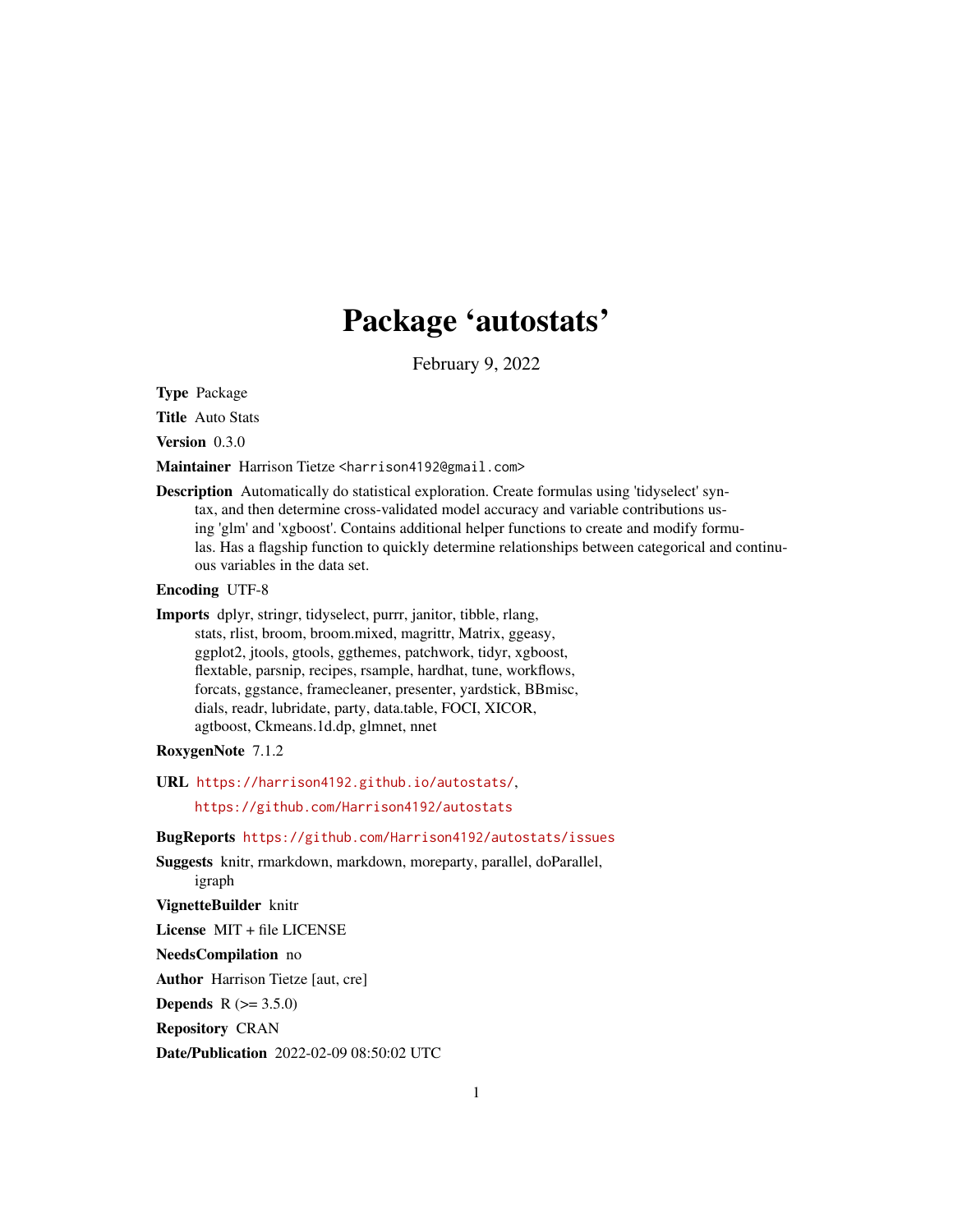## <span id="page-1-0"></span>R topics documented:

| Index | 29 |
|-------|----|

auto\_anova *auto anova*

#### Description

A wrapper around lm and anova to run a regression of a continuous variable against categorical variables. Used for determining the whether the mean of a continuous variable is statistically significant amongst different levels of a categorical variable.

#### Usage

```
auto_anova(
  data,
  ...,
 baseline = c("mean", "median", "first_level", "user_supplied"),
 user_supplied_baseline = NULL,
  sparse = FALSE,
  pval_{th}resh = 0.1
\mathcal{E}
```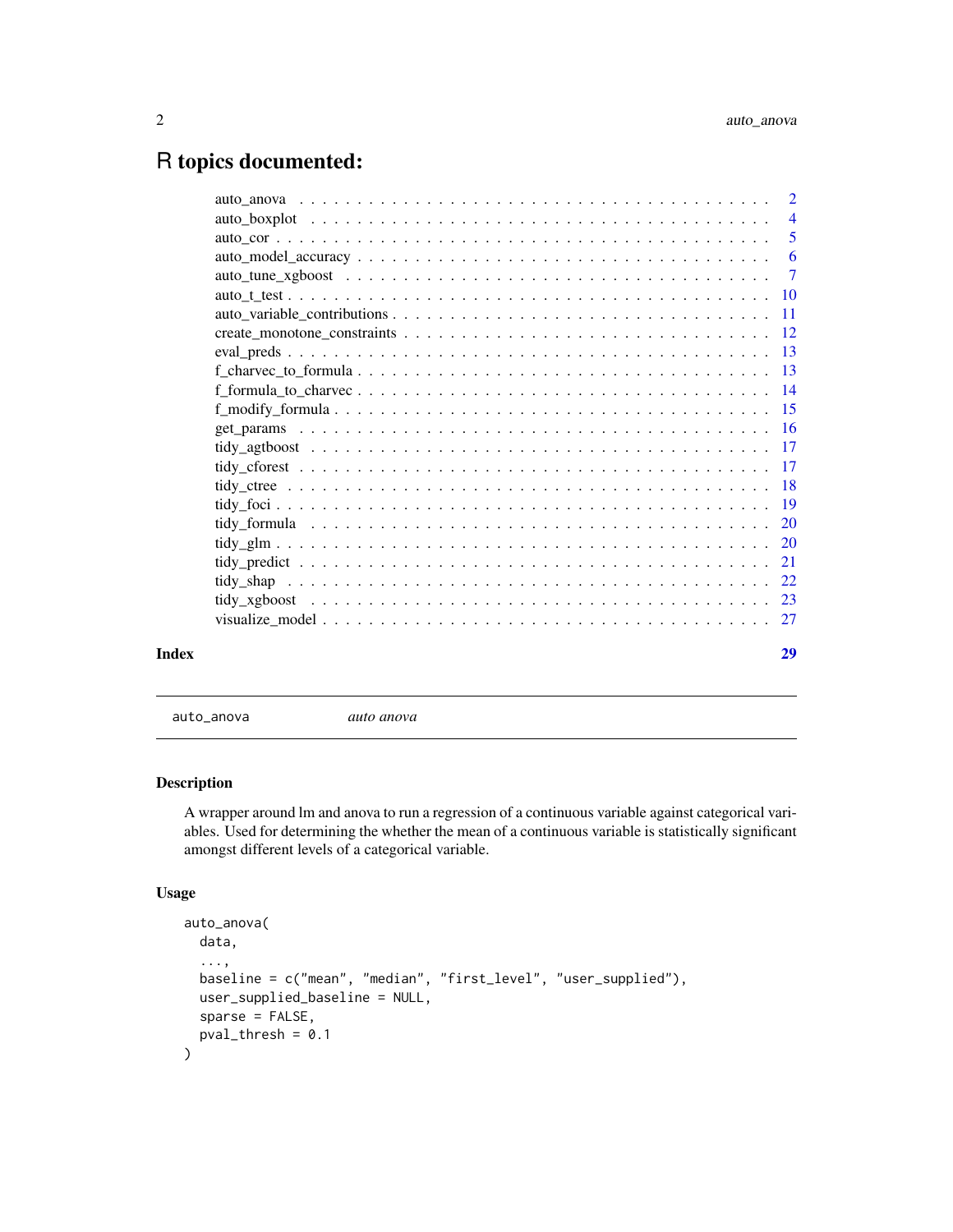#### auto\_anova 3

#### Arguments

| data                   | a data frame                                                                                                                                                                                    |  |
|------------------------|-------------------------------------------------------------------------------------------------------------------------------------------------------------------------------------------------|--|
| $\cdots$               | tidyselect specification or cols                                                                                                                                                                |  |
| baseline               | choose from "mean", "median", "first_level", "user_supplied". what is the base-<br>line to compare each category to? can use the mean and median of the target<br>variable as a global baseline |  |
| user_supplied_baseline |                                                                                                                                                                                                 |  |
|                        | if intercept is "user_supplied", can enter a numeric value                                                                                                                                      |  |
| sparse                 | default FALSE; if true returns a truncated output with only significant results                                                                                                                 |  |
| pval_thresh            | control significance level for sparse output filtering                                                                                                                                          |  |

#### Details

Columns can be inputted as unquoted names or tidyselect. Continuous and categorical variables are automatically determined. If no character or factor column is present, the column with the lowest amount of unique values will be considered the categorical variable.

Description of columns in the output

- *target* continuous variables
- *predictor* categorical variables
- *level* levels in the categorical variables
- *estimate* difference between level target mean and baseline
- *target\_mean* target mean per level
- *n* rows in predictor level
- *std.error* standard error of target in predictor level
- *level\_p.value* p.value for t.test of whether target mean differs significantly between level and baseline
- *level\_significance* level p.value represented by stars
- *predictor\_p.value* p.value for significance of entire predictor given by F test
- *predictor\_significance* predictor p.value represented by stars
- *conclusion* text interpretation of tests

#### Value

data frame

```
iris %>%
auto_anova(tidyselect::everything()) -> iris_anova1
```

```
iris_anova1 %>%
print(width = Inf)
```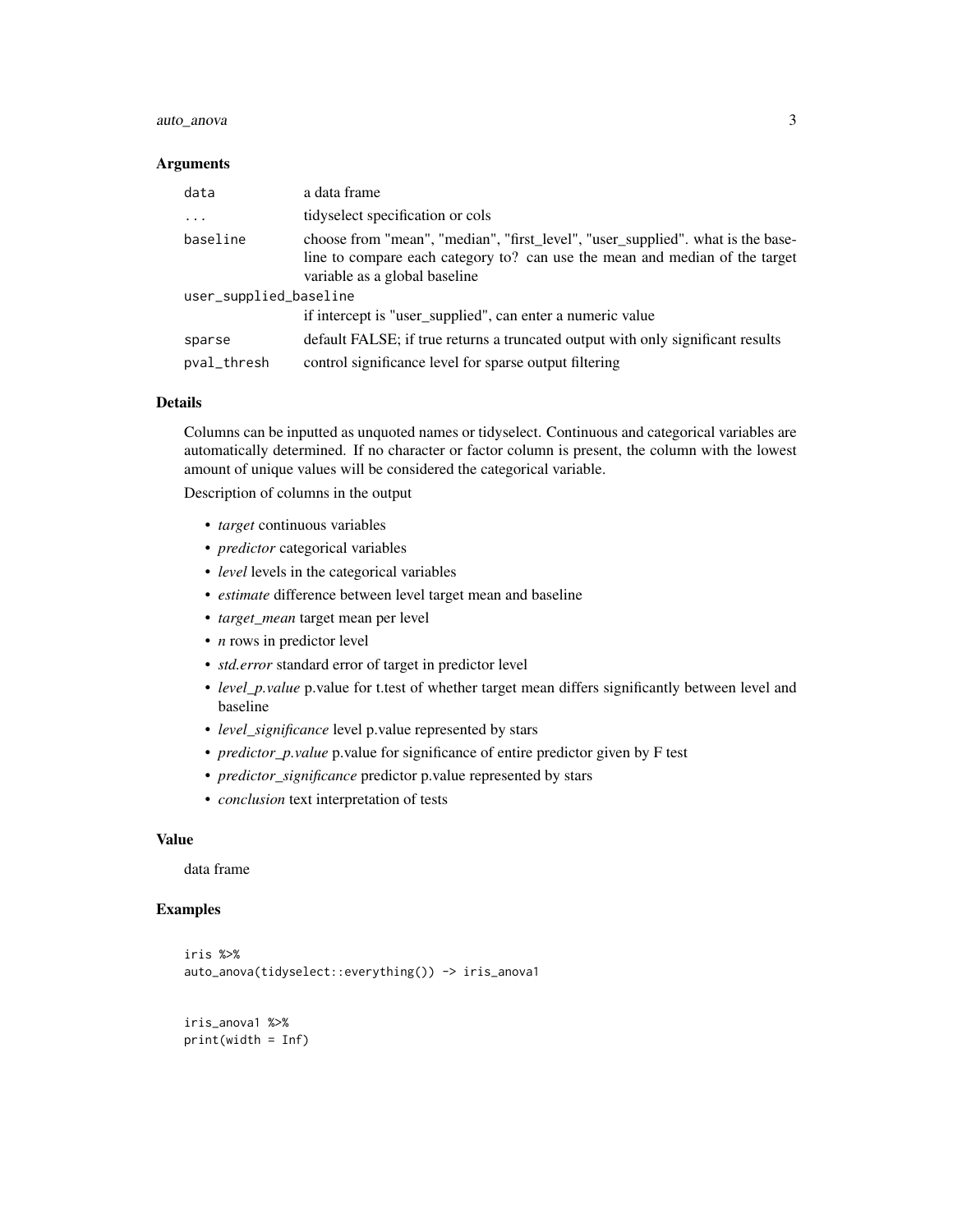<span id="page-3-0"></span>auto\_boxplot *auto\_boxplot*

#### Description

Wraps [geom\\_boxplot](#page-0-0) to simplify creating boxplots.

#### Usage

```
auto_boxplot(
  .data,
 continuous_outcome,
 categorical_variable,
  categorical_facets = NULL,
  alpha = 0.3,
 width = 0.15,
 color_dots = "black",
  color_box = "red"
\mathcal{E}
```
#### Arguments

| .data                | data                                             |
|----------------------|--------------------------------------------------|
| continuous outcome   |                                                  |
|                      | continuous y variable. unquoted column name      |
| categorical_variable |                                                  |
|                      | categorical x variable. unquoted column name     |
| categorical_facets   |                                                  |
|                      | categorical facet variable, unquoted column name |
| alpha                | alpha points                                     |
| width                | width of jitter                                  |
| color dots           | dot color                                        |
| color box            | box color                                        |

#### Value

ggplot

#### Examples

iris %>% auto\_boxplot(continuous\_outcome = Petal.Width, categorical\_variable = Species)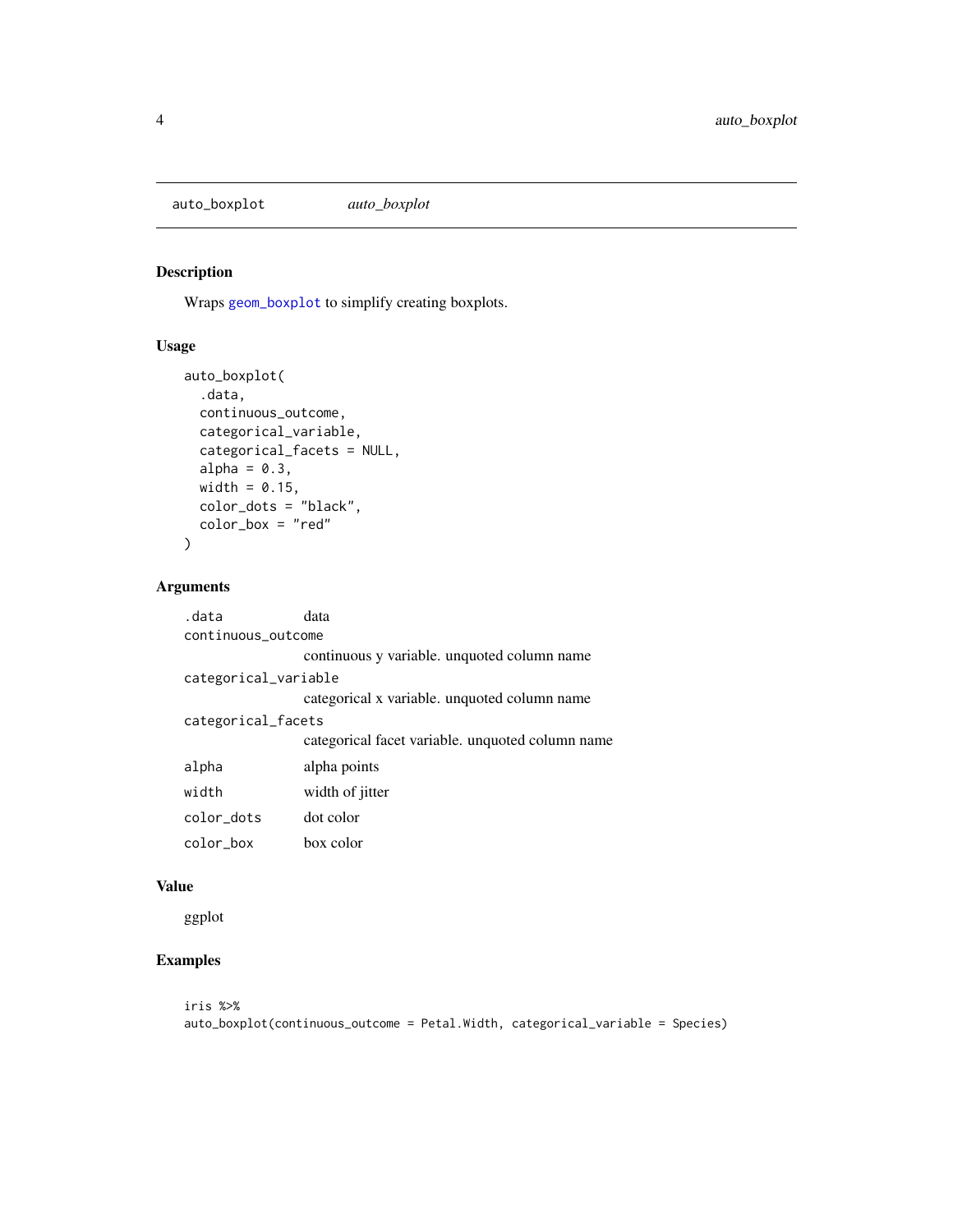<span id="page-4-0"></span>

#### Description

Finds the correlation between numeric variables in a data frame, chosen using tidyselect. Additional parameters for the correlation test can be specified as in [cor.test](#page-0-0)

#### Usage

```
auto_cor(
  .data,
  ...,
 use = c("pairwise.complete.obs", "all.obs", "complete.obs", "everything",
    "na.or.complete"),
 method = c("pearson", "kendall", "spearman", "xicor"),
  include_nominals = TRUE,
 max_levels = 5L,
  sparse = TRUE,
 pval_{th}resh = 0.1
\mathcal{L}
```
#### Arguments

| .data            | data frame                                                       |
|------------------|------------------------------------------------------------------|
|                  | tidyselect cols                                                  |
| use              | method to deal with na. Default is to remove rows with NA        |
| method           | correlation method, default is pearson, but also supports xicor. |
| include_nominals |                                                                  |
|                  | logicals, default TRUE. Dummify nominal variables?               |
| max_levels       | maximum numbers of dummies to be created from nominal variables  |
| sparse           | logical, default TRUE. Filters and arranges cor table            |
| pval_thresh      | threshold to filter out weak correlations                        |

#### Details

includes the asymmetric correlation coefficient xi from [xicor](#page-0-0)

#### Value

data frame of correlations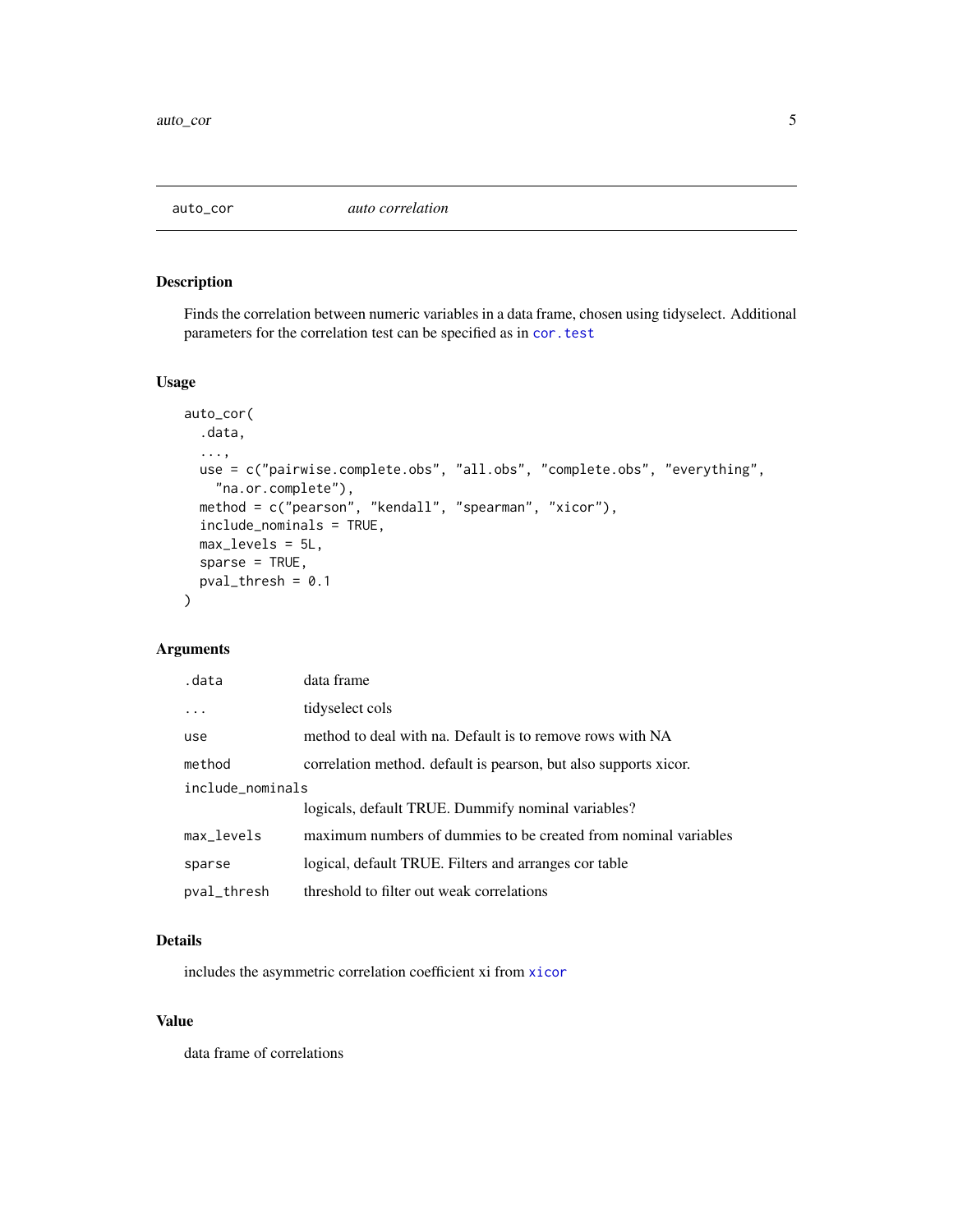#### Examples

```
iris %>%
auto_cor()
# don't use sparse if you're interested in only one target variable
iris %>%
auto_cor(sparse = FALSE) %>%
dplyr::filter(x == "Petal.Length")
```
auto\_model\_accuracy *auto model accuracy*

#### Description

Runs a cross validated xgboost and regularized linear regression, and reports accuracy metrics. Automatically determines whether the provided formula is a regression or classification.

#### Usage

```
auto_model_accuracy(
 data,
 formula,
  ...,
 n_folds = 4,
  as_flextable = TRUE,
  include_linear = FALSE,
  theme = "tron",seed = 1,
 mtry = 1,
  trees = 15L,
 min_n = 1L,
  tree_depth = 6L,
  learn_rate = 0.3,loss_{reduction} = 0,
  sample_size = 1,
  stop_iter = 10L,
  counts = FALSE,
 penalty = 0.015,
 mixture = 0.35)
```
#### Arguments

| data    | data frame                   |
|---------|------------------------------|
| formula | formula                      |
| .       | any other params for xgboost |

<span id="page-5-0"></span>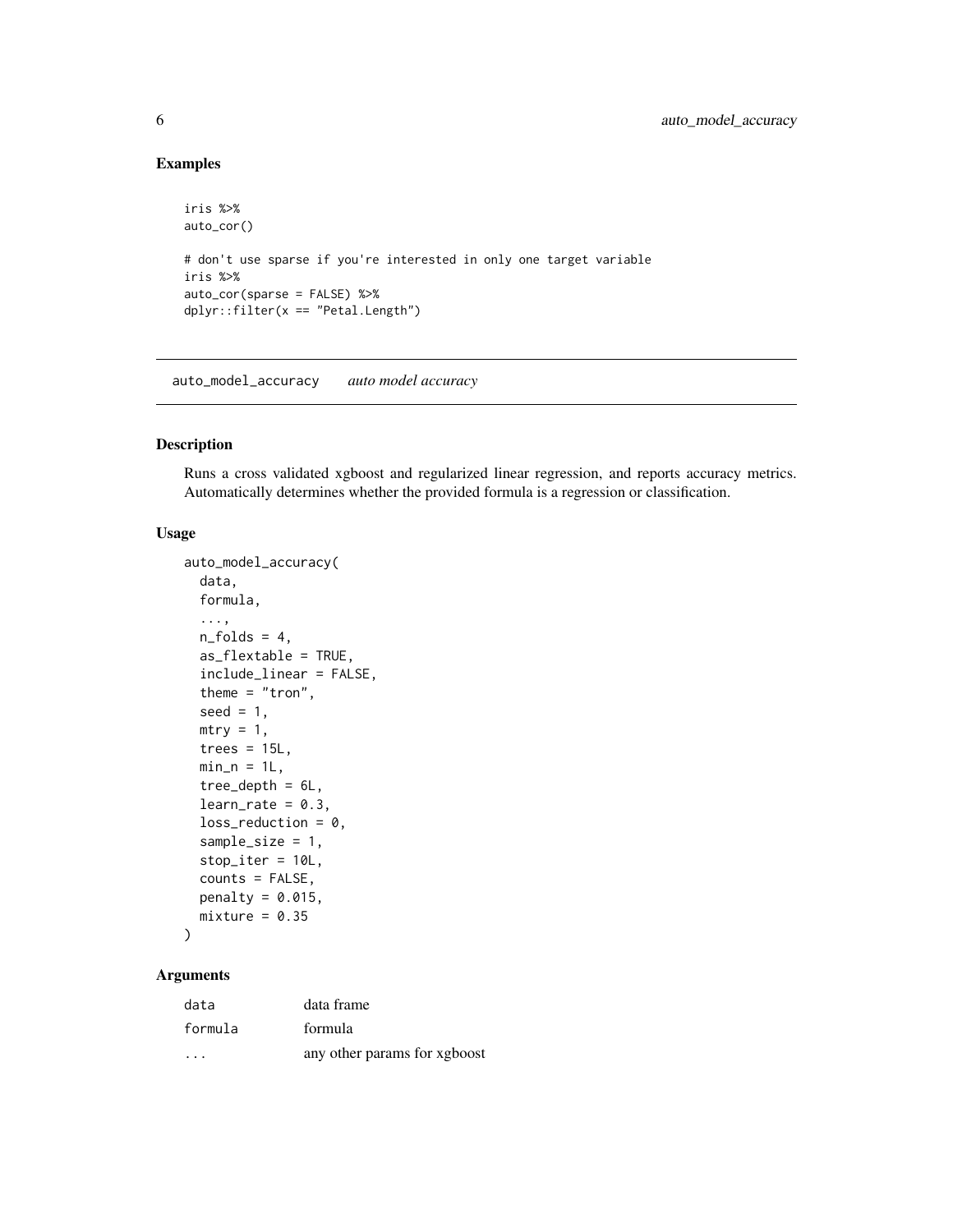<span id="page-6-0"></span>

| n_folds      | number of cross validation folds                                                                                                                                                                                                                                     |
|--------------|----------------------------------------------------------------------------------------------------------------------------------------------------------------------------------------------------------------------------------------------------------------------|
| as_flextable | if FALSE, returns a tibble                                                                                                                                                                                                                                           |
|              | include_linear if TRUE includes a regularized linear model                                                                                                                                                                                                           |
| theme        | make_flextable theme                                                                                                                                                                                                                                                 |
| seed         | seed                                                                                                                                                                                                                                                                 |
| mtry         | # Randomly Selected Predictors (xgboost: colsample_bynode) (type: numeric,<br>range $0 - 1$ ) (or type: integer if count = TRUE)                                                                                                                                     |
| trees        | # Trees (xgboost: nrounds) (type: integer, default: 15L)                                                                                                                                                                                                             |
| $min\_n$     | Minimal Node Size (xgboost: min_child_weight) (type: integer, default: 1L);<br>[typical range: 2-10] Keep small value for highly imbalanced class data where<br>leaf nodes can have smaller size groups. Otherwise increase size to prevent<br>overfitting outliers. |
| tree_depth   | Tree Depth (xgboost: max_depth) (type: integer, default: 6L); Typical values:<br>$3 - 10$                                                                                                                                                                            |
| learn_rate   | Learning Rate (xgboost: eta) (type: double, default: 0.3); Typical values: 0.01-<br>0.3                                                                                                                                                                              |
|              | loss_reduction Minimum Loss Reduction (xgboost: gamma) (type: double, default: 0.0); range:<br>0 to Inf; typical value: $0 - 20$ assuming low-mid tree depth                                                                                                         |
| sample_size  | Proportion Observations Sampled (xgboost: subsample) (type: double, default:<br>1.0); Typical values: $0.5 - 1$                                                                                                                                                      |
| stop_iter    | # Iterations Before Stopping (xgboost: early_stop) (type: integer, default: 15L)<br>only enabled if validation set is provided                                                                                                                                       |
| counts       | if TRUE specify mtry as an integer number of cols. Default FALSE to specify<br>mtry as fraction of cols from 0 to 1                                                                                                                                                  |
| penalty      | linear regularization parameter                                                                                                                                                                                                                                      |
| mixture      | linear model parameter, combines 11 and 12 regularization                                                                                                                                                                                                            |

#### Value

a table

auto\_tune\_xgboost *auto\_tune\_xgboost*

### Description

Automatically tunes an xgboost model using grid or bayesian optimization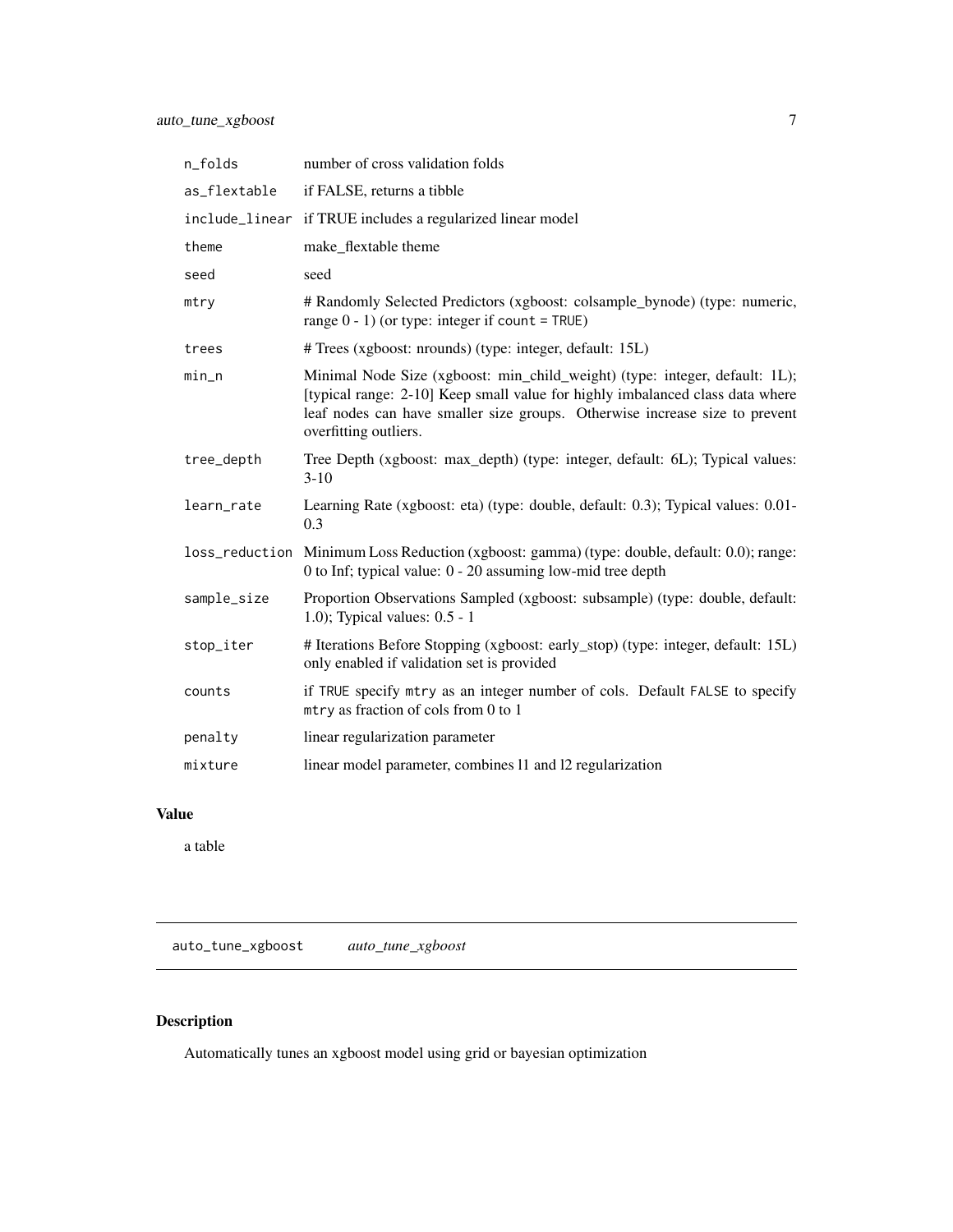#### Usage

```
auto_tune_xgboost(
  .data,
  formula,
  tune_method = c("grid", "bayes"),
  event_level = c("first", "second"),
 n_fold = 5L,
  seed = 1,
 n_iter = 100L,
  save_output = FALSE,
  parallel = TRUE,
  trees = tune::tune(),min_n = tune::tune(),mtry = tune::tune(),tree_depth = tune::tune(),
  learn_rate = tune::tune(),
  loss_reduction = tune::tune(),
  sample_size = tune::tune(),
  stop_iter = tune::tune(),
  counts = FALSE,tree_method = c("auto", "exact", "approx", "hist", "gpu_hist"),
  monotone_constraints = 0L,
  num_parallel_tree = 1L,
  lambda = 1,
  alpha = \theta,
  scale_pos_weight = 1,
  verbosity = 0L
\mathcal{L}
```
#### Arguments

| .data       | dataframe                                                                                                                                                    |
|-------------|--------------------------------------------------------------------------------------------------------------------------------------------------------------|
| formula     | formula                                                                                                                                                      |
| tune_method | method of tuning. defaults to grid                                                                                                                           |
| event_level | for binary classification, which factor level is the positive class. specify "second"<br>for second level                                                    |
| n_fold      | integer. n folds in resamples                                                                                                                                |
| seed        | seed                                                                                                                                                         |
| n_iter      | n iterations for tuning (bayes); paramter grid size (grid)                                                                                                   |
| save_output | FASLE. If set to TRUE will write the output as an rds file                                                                                                   |
| parallel    | default TRUE; If set to TRUE, will enable parallel processing on resamples for<br>grid tuning                                                                |
| trees       | # Trees (xgboost: nrounds) (type: integer, default: 15L)                                                                                                     |
| min_n       | Minimal Node Size (xgboost: min_child_weight) (type: integer, default: 1L);<br>[typical range: 2-10] Keep small value for highly imbalanced class data where |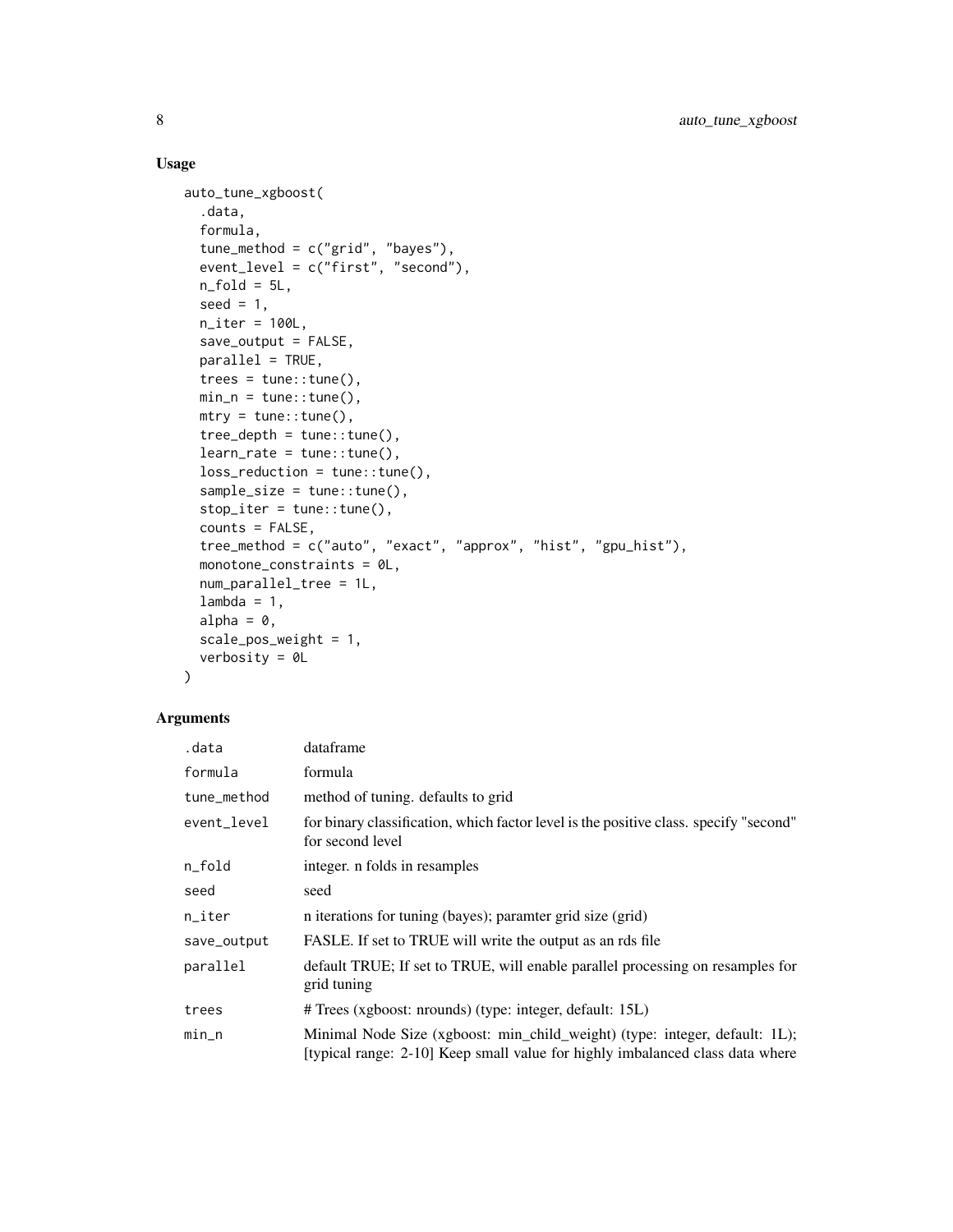leaf nodes can have smaller size groups. Otherwise increase size to prevent overfitting outliers.

- mtry # Randomly Selected Predictors (xgboost: colsample\_bynode) (type: numeric, range  $0 - 1$ ) (or type: integer if count = TRUE)
- tree\_depth Tree Depth (xgboost: max\_depth) (type: integer, default: 6L); Typical values: 3-10
- learn\_rate Learning Rate (xgboost: eta) (type: double, default: 0.3); Typical values: 0.01- 0.3
- loss\_reduction Minimum Loss Reduction (xgboost: gamma) (type: double, default: 0.0); range: 0 to Inf; typical value: 0 - 20 assuming low-mid tree depth
- sample\_size Proportion Observations Sampled (xgboost: subsample) (type: double, default: 1.0); Typical values: 0.5 - 1
- stop\_iter # Iterations Before Stopping (xgboost: early\_stop) (type: integer, default: 15L) only enabled if validation set is provided
- counts if TRUE specify mtry as an integer number of cols. Default FALSE to specify mtry as fraction of cols from 0 to 1
- tree\_method xgboost tree\_method. default is auto. reference: [tree method docs](https://xgboost.readthedocs.io/en/stable/treemethod.html)

monotone\_constraints

an integer vector with length of the predictor cols, of  $-1$ ,  $1$ ,  $0$  corresponding to decreasing, increasing, and no constraint respectively for the index of the predictor col. reference: [monotonicity docs.](https://xgboost.readthedocs.io/en/stable/tutorials/monotonic.html)

#### num\_parallel\_tree should be set to the size of the forest being trained. default 1L

lambda [default=1] L2 regularization term on weights. Increasing this value will make model more conservative.

alpha [default=0] L1 regularization term on weights. Increasing this value will make model more conservative.

scale\_pos\_weight [default=1] Control the balance of positive and negative weights, useful for unbalanced classes. if set to TRUE, calculates sum(negative instances) / sum(positive instances)

verbosity [default=1] Verbosity of printing messages. Valid values are 0 (silent), 1 (warning), 2 (info), 3 (debug).

#### Details

Default is to tune all 7 xgboost parameters. Individual parameter values can be optionally fixed to reduce tuning complexity.

#### Value

workflow object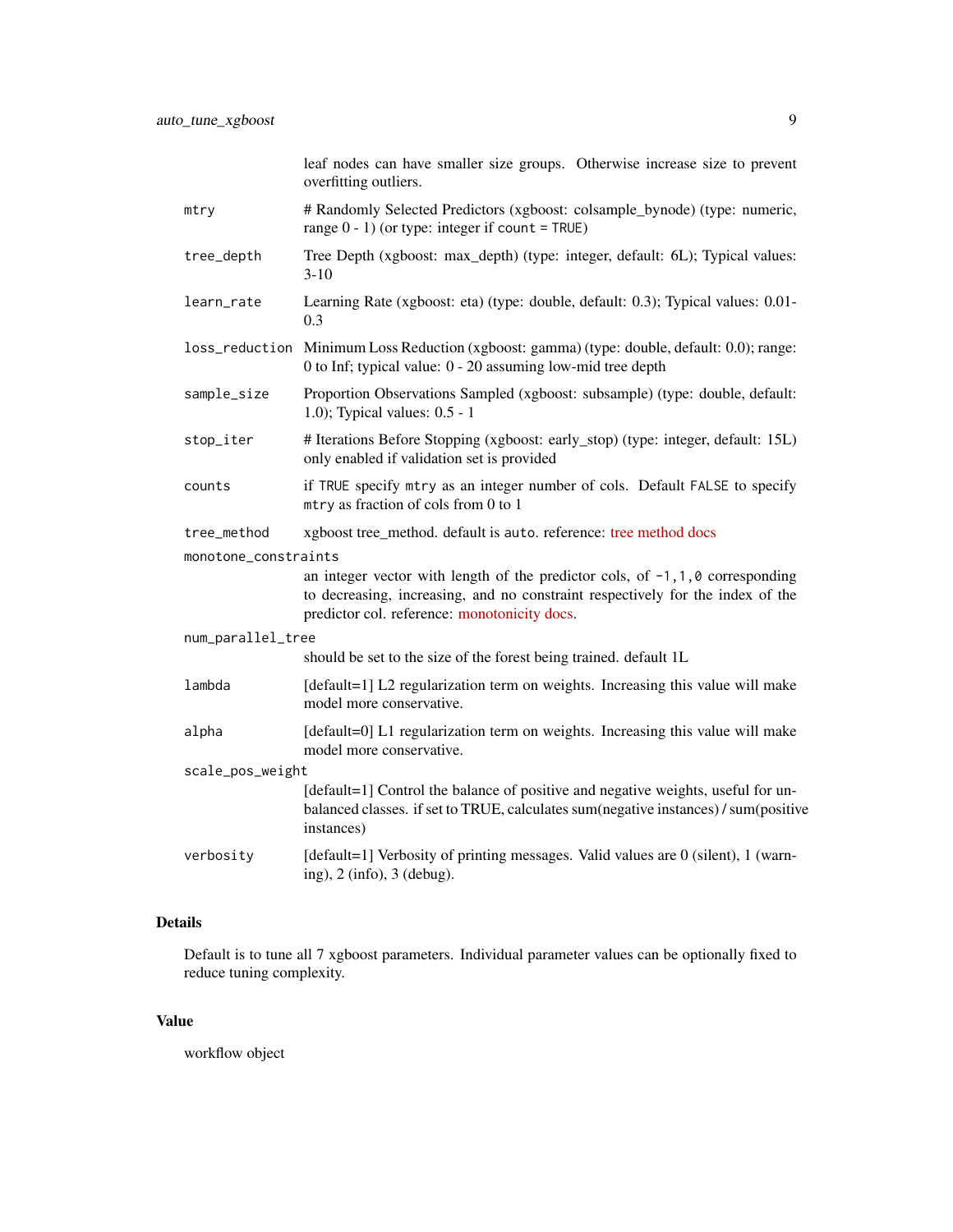#### Examples

```
if(FALSE){
iris %>%
framecleaner::create_dummies() -> iris1
iris1 %>%
tidy_formula(target = Petal.Length) -> petal_form
iris1 %>%
rsample::initial_split() -> iris_split
iris_split %>%
rsample::analysis() -> iris_train
iris_split %>%
rsample::assessment() -> iris_val
iris_train %>%
auto_tune_xgboost(formula = petal_form, n_iter = 10,
parallel = TRUE, method = "bayes") -> xgb_tuned
xgb_tuned %>%
fit(iris_train) %>%
parsnip::extract_fit_engine() -> xgb_tuned_fit
xgb_tuned_fit %>%
tidy_predict(newdata = iris_val, form = petal_form) -> iris_val1
```

```
}
```
auto\_t\_test *auto t test*

#### Description

Performs a t.test on 2 populations for numeric variables.

#### Usage

auto\_t\_test(data, col, ..., var\_equal = FALSE, abbrv = TRUE)

#### Arguments

| data | dataframe                                                 |
|------|-----------------------------------------------------------|
| col  | a column with 2 categories representing the 2 populations |

<span id="page-9-0"></span>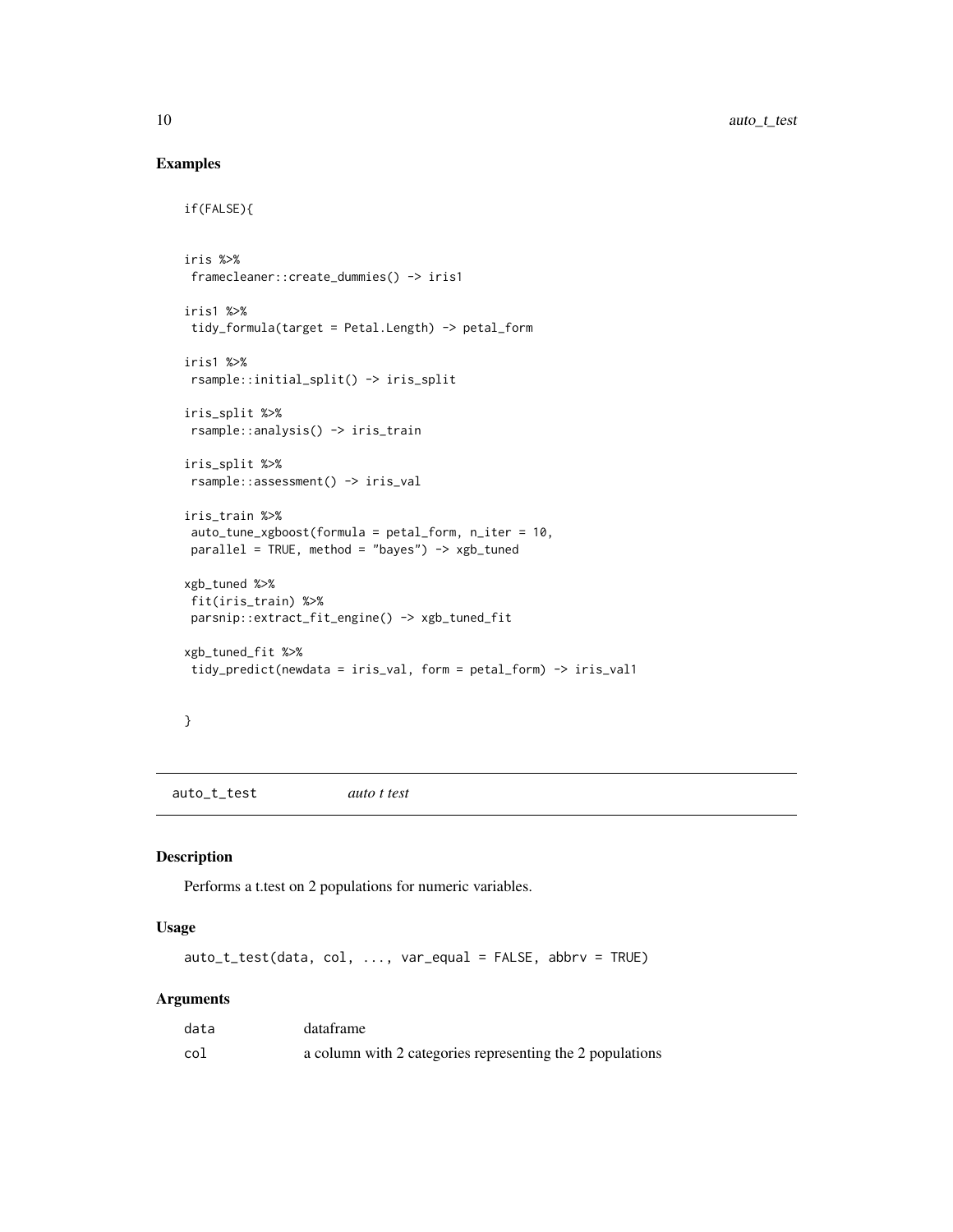#### <span id="page-10-0"></span>auto\_variable\_contributions 11

| $\cdot$ $\cdot$ $\cdot$ | numeric variables to perform t.test on. Default is to select all numeric variables |
|-------------------------|------------------------------------------------------------------------------------|
| var_equal               | default FALSE; t.test parameter                                                    |
| abbrv                   | default TRUE; remove some extra columns from output                                |

#### Value

dataframe

#### Examples

```
iris %>%
dplyr::filter(Species != "setosa") %>%
auto_t_test(col = Species)
```
auto\_variable\_contributions

*Plot Variable Contributions*

#### Description

Return a variable importance plot and coefficient plot from a linear model. Used to easily visualize the contributions of explanatory variables in a supervised model

#### Usage

```
auto_variable_contributions(data, formula, scale = TRUE)
```
#### Arguments

| data    | dataframe                                             |
|---------|-------------------------------------------------------|
| formula | formula                                               |
| scale   | logical. If FALSE puts coefficients on original scale |

#### Value

a ggplot object

```
iris %>%
framecleaner::create_dummies() %>%
auto_variable_contributions(
tidy_formula(., target = Petal.Width)
\lambda
```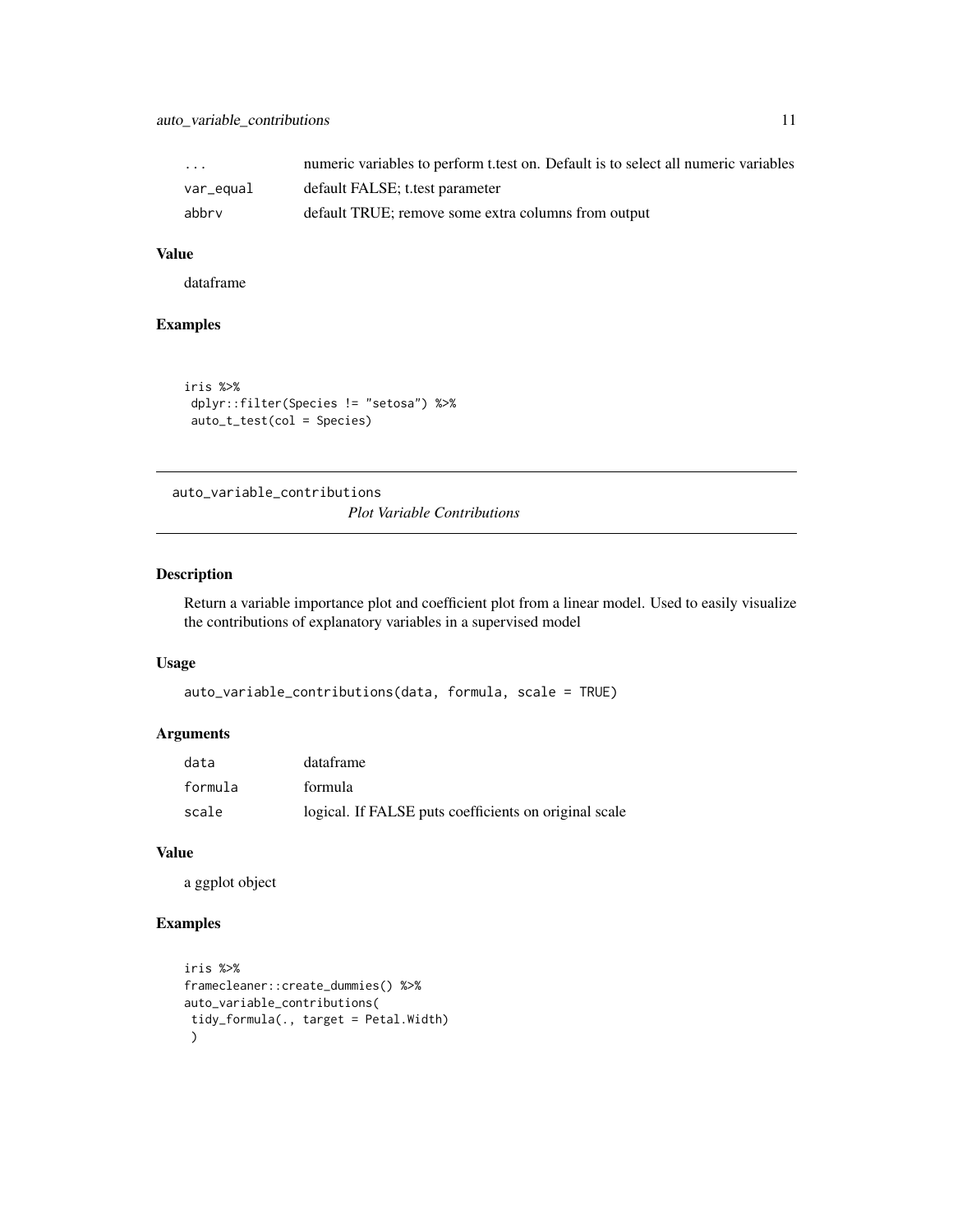```
iris %>%
auto_variable_contributions(
tidy_formula(., target = Species)
)
```
create\_monotone\_constraints

*create monotone constraints*

#### Description

helper function to create the integer vector to pass to the monotone\_constraints argument in xgboost

#### Usage

```
create_monotone_constraints(
  .data,
  formula,
  decreasing = NULL,
  increasing = NULL
)
```
#### Arguments

| .data      | data frame, training data for tidy xgboost                                     |
|------------|--------------------------------------------------------------------------------|
| formula    | formula used for tidy_xgboost                                                  |
| decreasing | character vector or tidyselect regular expression to designate decreasing cols |
| increasing | character vector or tidyselect regular expression to designate increasing cols |

#### Value

a named integer vector with entries of 0, 1, -1

```
iris %>%
framecleaner::create_dummies(Species) -> iris_dummy
```

```
iris_dummy %>%
tidy_formula(target= Petal.Length) -> petal_form
```

```
iris_dummy %>%
create_monotone_constraints(petal_form,
                            decreasing = tidyselect::matches("Petal|Species"),
                             increasing = "Sepal.Width")
```
<span id="page-11-0"></span>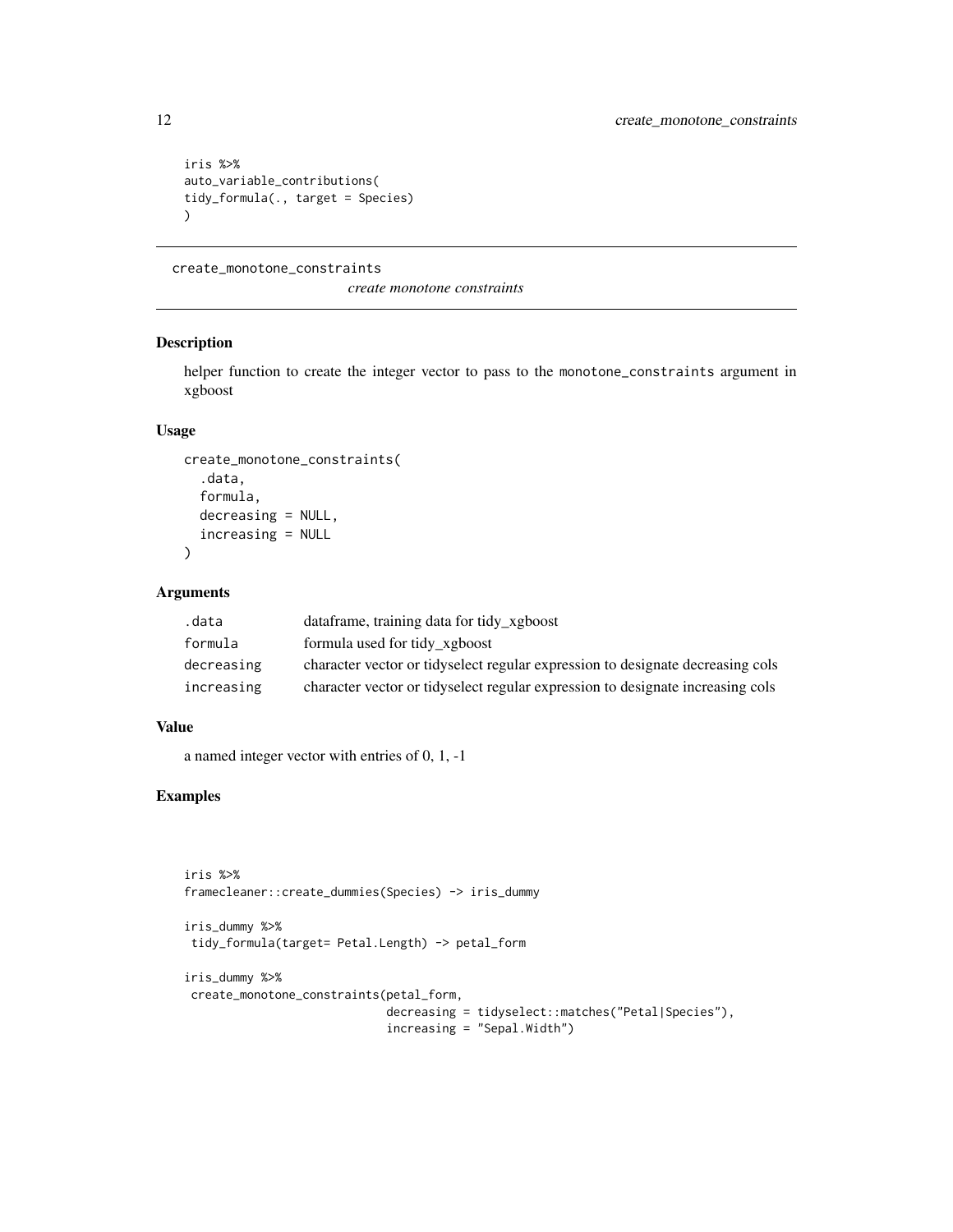<span id="page-12-0"></span>eval\_preds *eval\_preds*

#### Description

Automatically evaluates predictions created by [tidy\\_predict](#page-20-1). No need to supply column names.

#### Usage

eval\_preds(.data, ..., softprob\_model = NULL)

#### Arguments

| .data                   | data frame as a result of tidy_predict                                             |
|-------------------------|------------------------------------------------------------------------------------|
| $\cdot$ $\cdot$ $\cdot$ | additional metrics from yarstick to be calculated                                  |
|                         | softprob_model character name of the model used to create multiclass probabilities |

#### Value

tibble of summarized metrics

f\_charvec\_to\_formula *charvec to formula*

#### Description

takes the lhs and rhs of a formula as character vectors and outputs a formula

#### Usage

```
f_charvec_to_formula(lhs, rhs)
```
#### Arguments

| lhs | lhs atomic chr vec |
|-----|--------------------|
| rhs | rhs chr vec        |

#### Value

formula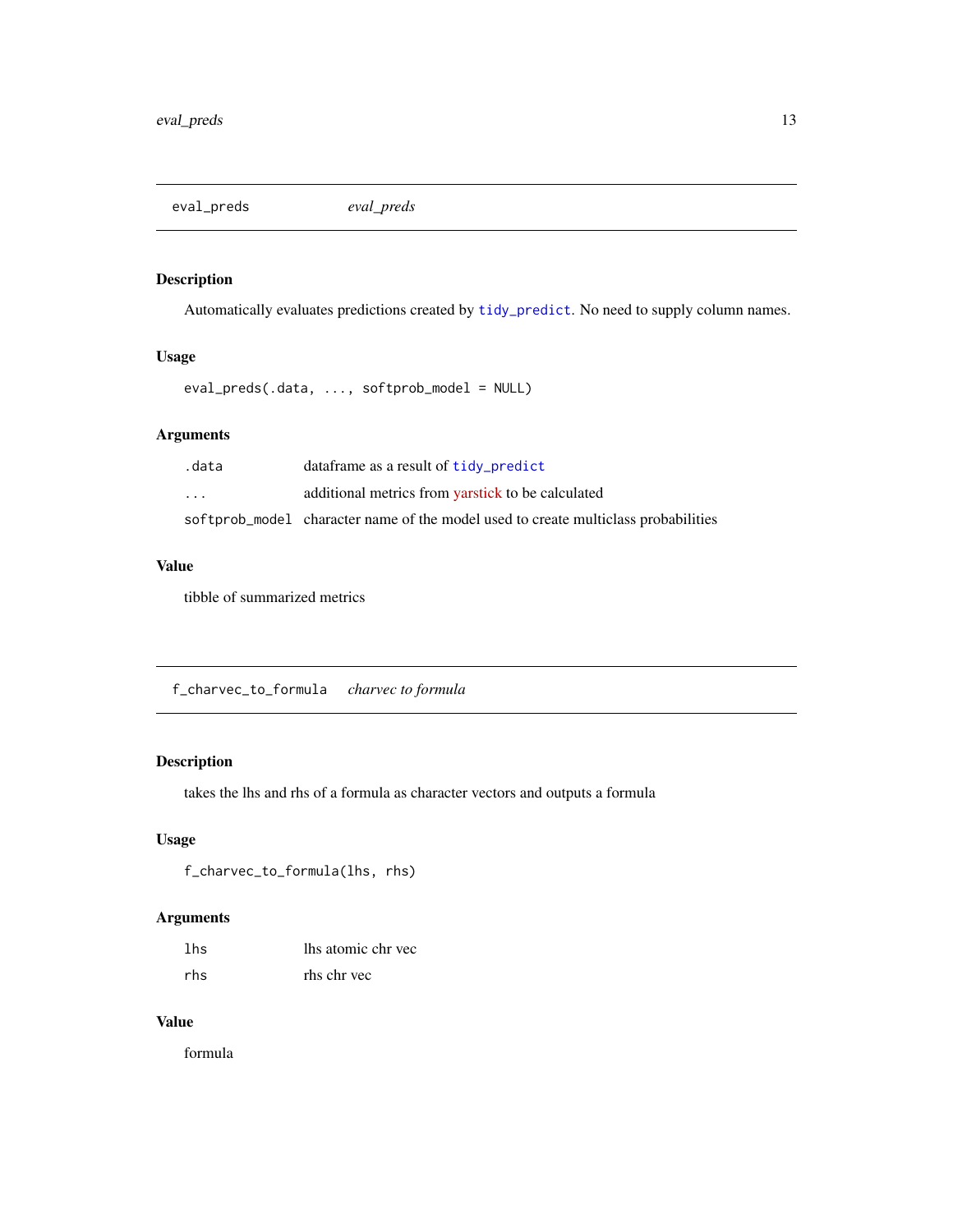#### Examples

```
lhs <- "Species"
rhs <- c("Petal.Width", "Custom_Var")
f_charvec_to_formula(lhs, rhs)
```
f\_formula\_to\_charvec *Formula\_rhs to chr vec*

#### Description

Accepts a formula and returns the rhs as a character vector.

#### Usage

```
f_formula_to_charvec(f, include_lhs = FALSE, .data = NULL)
```
#### Arguments

| f           | formula                                            |
|-------------|----------------------------------------------------|
| include_lhs | FALSE. If TRUE, appends lhs to beginning of vector |
| .data       | data frame for names if necessary                  |

#### Value

chr vector

```
iris %>%
tidy_formula(target = Species, tidyselect::everything()) -> f
f
f %>%
f_formula_to_charvec()
```
<span id="page-13-0"></span>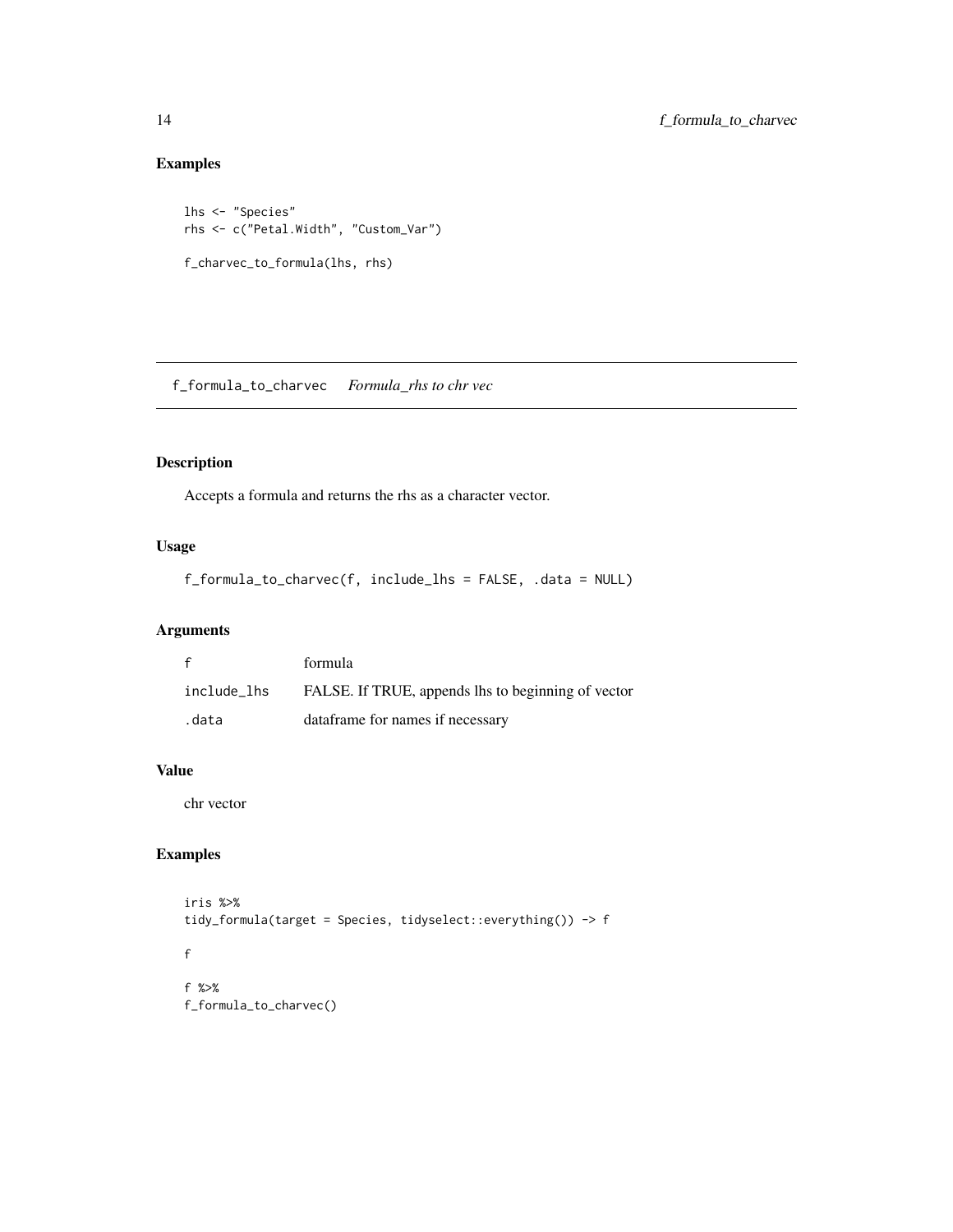<span id="page-14-0"></span>f\_modify\_formula *Modify Formula*

#### Description

Modify components of a formula by adding / removing vars from the rhs or replacing the lhs.

#### Usage

```
f_modify_formula(
  f,
  rhs_remove = NULL,
 rhs_add = NULL,
 lhs_replace = NULL,
 negate = TRUE
)
```
#### Arguments

| $\mathbf{f}$ | formula                                                                   |
|--------------|---------------------------------------------------------------------------|
| rhs_remove   | regex or character vector for dropping variables from the rhs             |
| rhs_add      | character vector for adding variables to rhs                              |
| lhs_replace  | string to replace formula lhs if supplied                                 |
| negate       | should rhs_remove keep or remove the specified vars. Set to FALSE to keep |

#### Value

formula

```
iris %>%
tidy_formula(target = Species, tidyselect::everything()) -> f
f
f %>%
  f_modify_formula(
rhs_remove = c("Petal.Width", "Sepal.Length"),
rhs_add = "Custom_Variable"
\mathcal{L}f %>%
 f_modify_formula(
rhs_remove = "Petal",
lhs_replace = "Petal.Length"
\mathcal{L}
```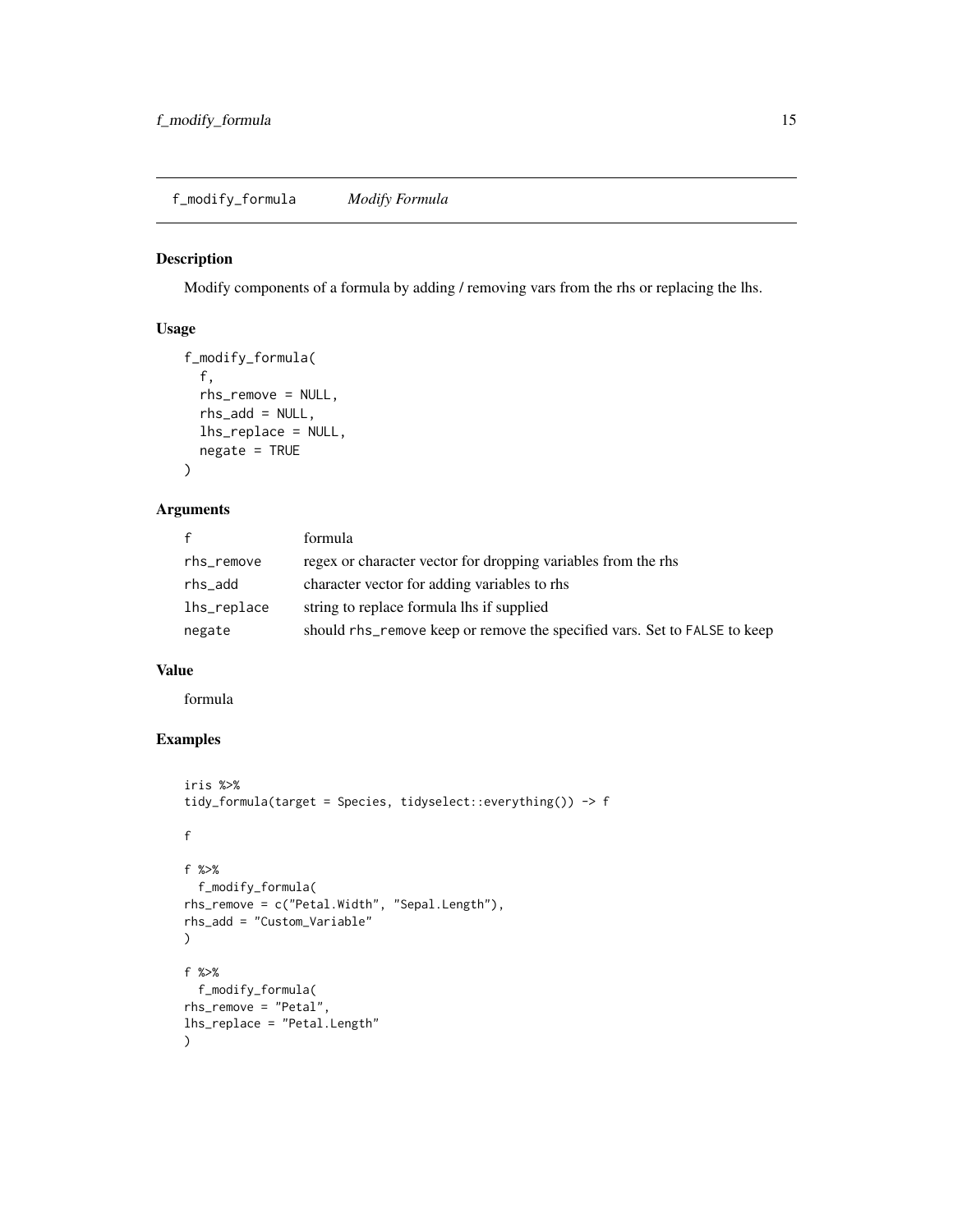<span id="page-15-0"></span>get\_params *get params*

#### Description

s3 method to extract params of a model with names consistent for use in the 'autostats' package

#### Usage

```
get_params(model, ...)
## S3 method for class 'xgb.Booster'
get_params(model, ...)
```
#### Arguments

| model | a model              |
|-------|----------------------|
| .     | additional arguments |

#### Value

list of params

```
iris %>%
 framecleaner::create_dummies() -> iris_dummies
iris_dummies %>%
 tidy_formula(target = Petal.Length) -> p_form
iris_dummies %>%
 tidy_xgboost(p_form, mtry = .5, trees = 5L, loss_reduction = 2, sample_size = .7) -> xgb
## reuse these parameters to find the cross validated error
rlang::exec(auto_model_accuracy, data = iris_dummies, formula = p_form, !!!get_params(xgb))
```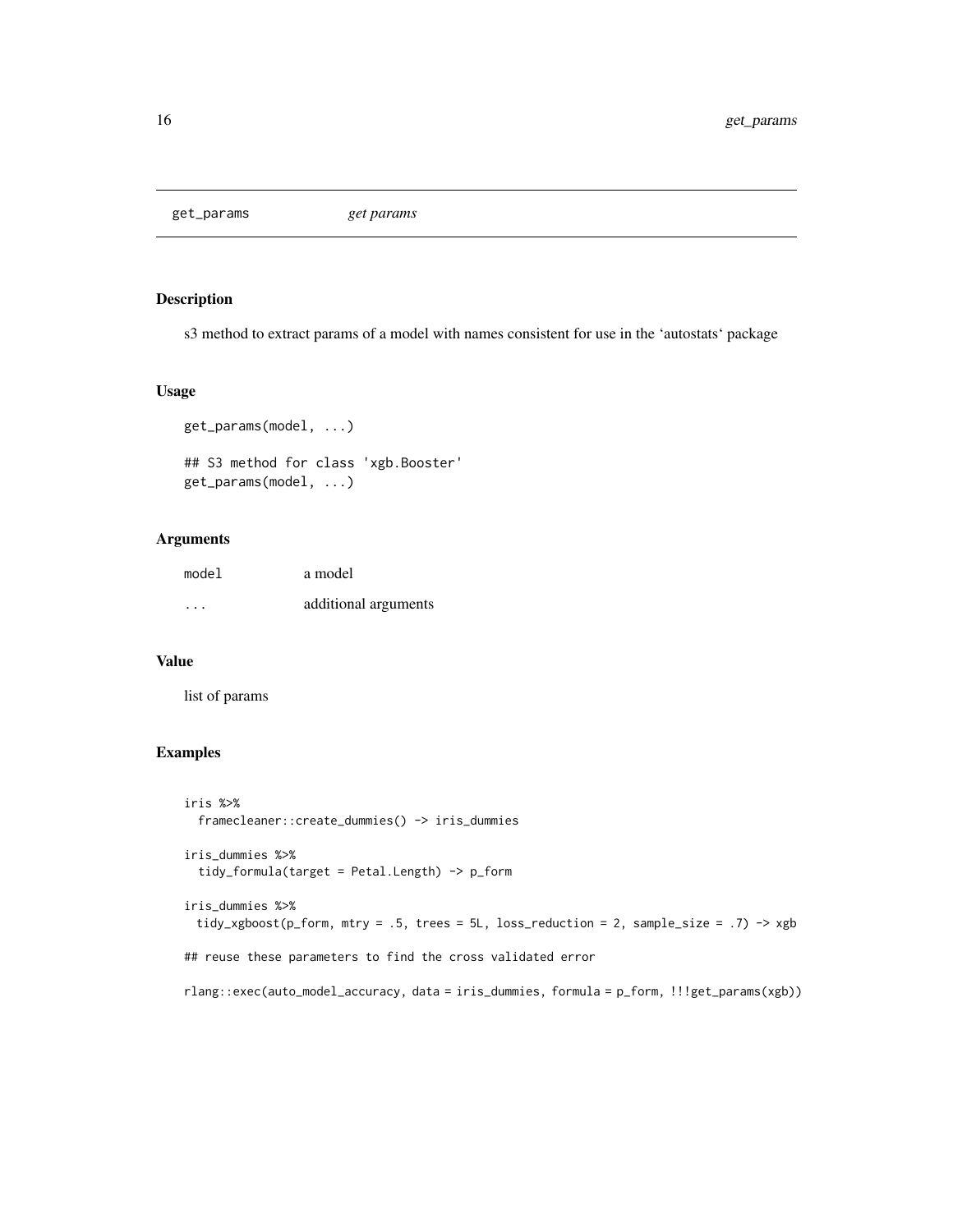<span id="page-16-0"></span>tidy\_agtboost *tidy agtboost*

#### Description

Boosted tree regression using the [agtboost](https://github.com/Blunde1/agtboost) package. Variable importance plot is printed along with returning the model. Noise features are eliminated from the plot.

#### Usage

```
tidy_agtboost(.data, formula, ...)
```
#### Arguments

| .data   | dataframe                                   |
|---------|---------------------------------------------|
| formula | formula                                     |
| .       | additional parameters to pass to gbt. train |

#### Details

[agtboost: Adaptive and Automatic Gradient Tree Boosting Computations](https://arxiv.org/abs/2008.12625)

#### Value

agtboost model of class Rcpp\_ENSEMBLE

#### Examples

```
iris %>%
tidy_formula(target = Petal.Length) -> f1
iris %>%
tidy_agtboost(f1)
```
tidy\_cforest *tidy conditional inference forest*

#### Description

Runs a conditional inference forest.

#### Usage

tidy\_cforest(data, formula, seed = 1)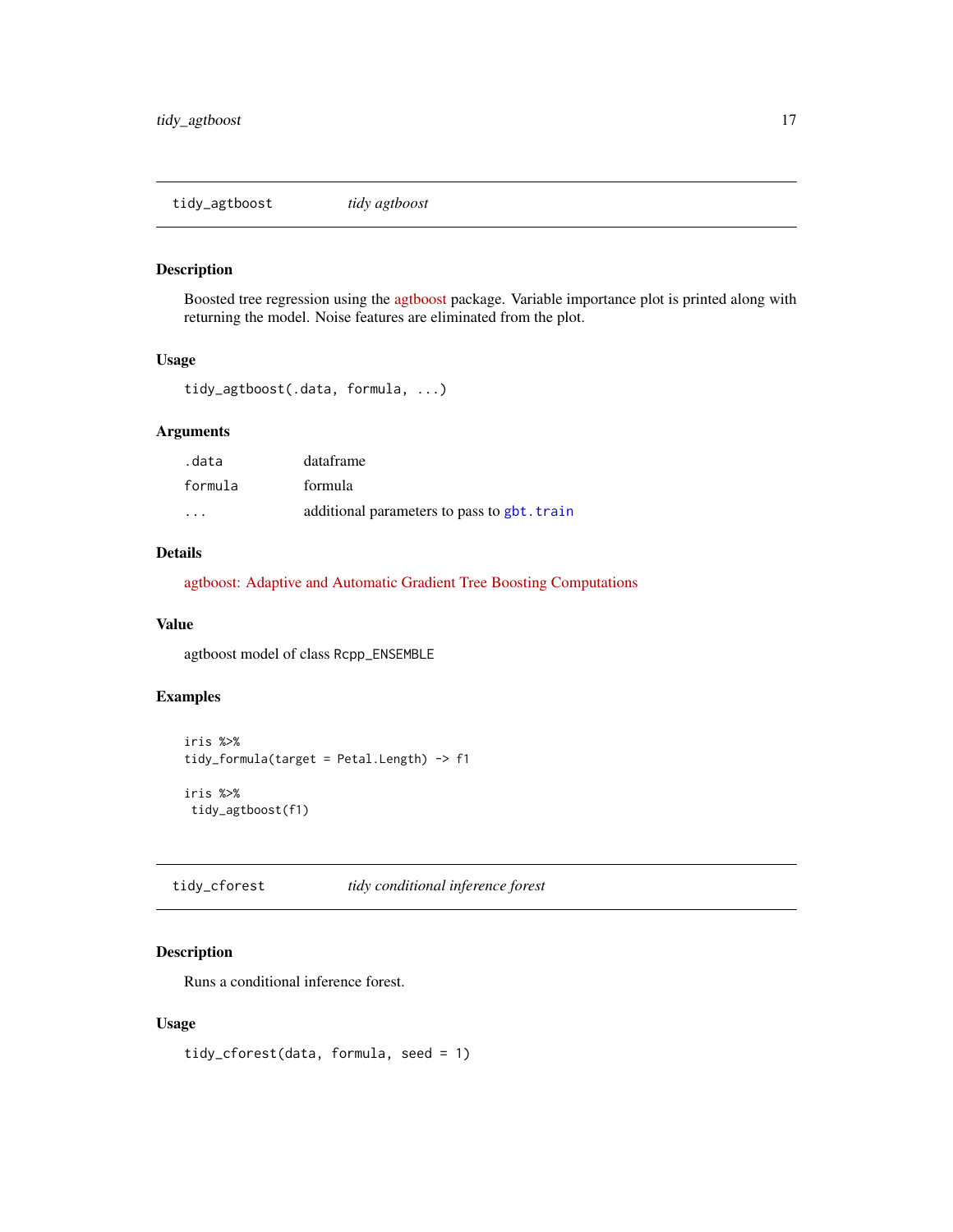#### Arguments

| data    | dataframe    |
|---------|--------------|
| formula | formula      |
| seed    | seed integer |

#### Value

a cforest model

#### Examples

```
iris %>%
tidy_cforest(
  tidy_formula(., Petal.Width)
) -> iris_cfor
iris_cfor
iris_cfor %>%
visualize_model()
```
tidy\_ctree *tidy ctree*

#### Description

tidy conditional inference tree. Creates easily interpretable decision tree models that be shown with the [visualize\\_model](#page-26-1) function. Statistical significance required for a split , and minimum necessary samples in a terminal leaf can be controlled to create the desired tree visual.

#### Usage

```
tidy_ctree(.data, formula, minbucket = 7L, mincriterion = 0.95, ...)
```
#### Arguments

| .data        | dataframe                                                                                                           |
|--------------|---------------------------------------------------------------------------------------------------------------------|
| formula      | formula                                                                                                             |
| minbucket    | minimum amount of samples in terminal leaves, default is 7                                                          |
| mincriterion | $(1 - alpha)$ value between 0 -1, default is 0.95. lowering this value creates more<br>splits, but less significant |
| .            | optional parameters to ctree_control                                                                                |

#### Value

a ctree object

<span id="page-17-0"></span>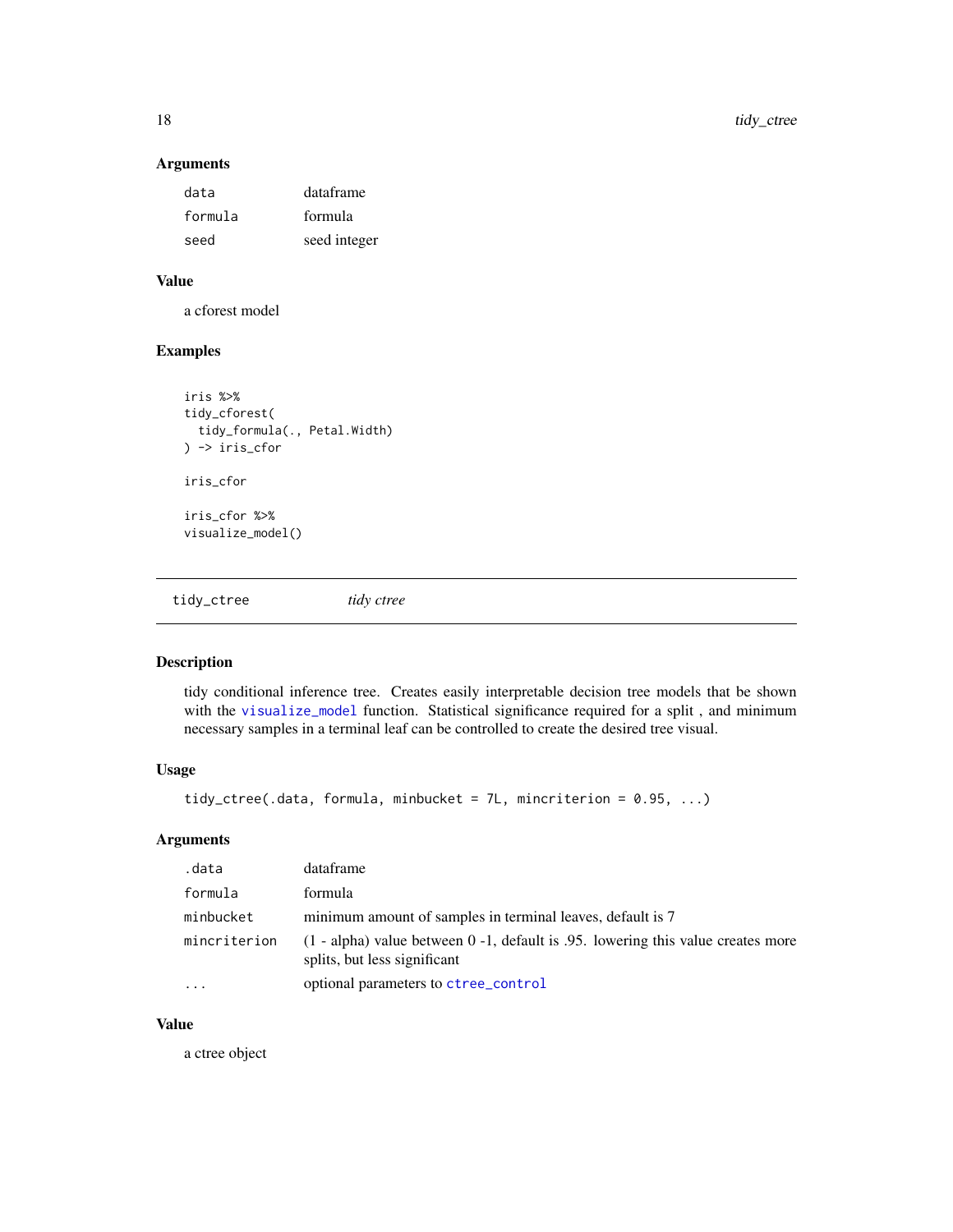#### <span id="page-18-0"></span>tidy\_foci 19

#### Examples

```
iris %>%
tidy_formula(., Sepal.Length) -> sepal_form
iris %>%
tidy_ctree(sepal_form) %>%
visualize_model()
iris %>%
tidy_ctree(sepal_form, minbucket = 30) %>%
visualize_model(plot_type = "box")
```
tidy\_foci *Tidy FOCI*

#### Description

varaible selection with FOCI

#### Usage

```
tidy_foci(.data, formula, ...)
```
#### Arguments

| .data                   | data                    |
|-------------------------|-------------------------|
| formula                 | formula                 |
| $\cdot$ $\cdot$ $\cdot$ | other arguments to FOCI |

#### Value

data frame

```
iris %>%
tidy_foci(Species ~ .) -> d1
d1 %>%
  tibble::as_tibble()
```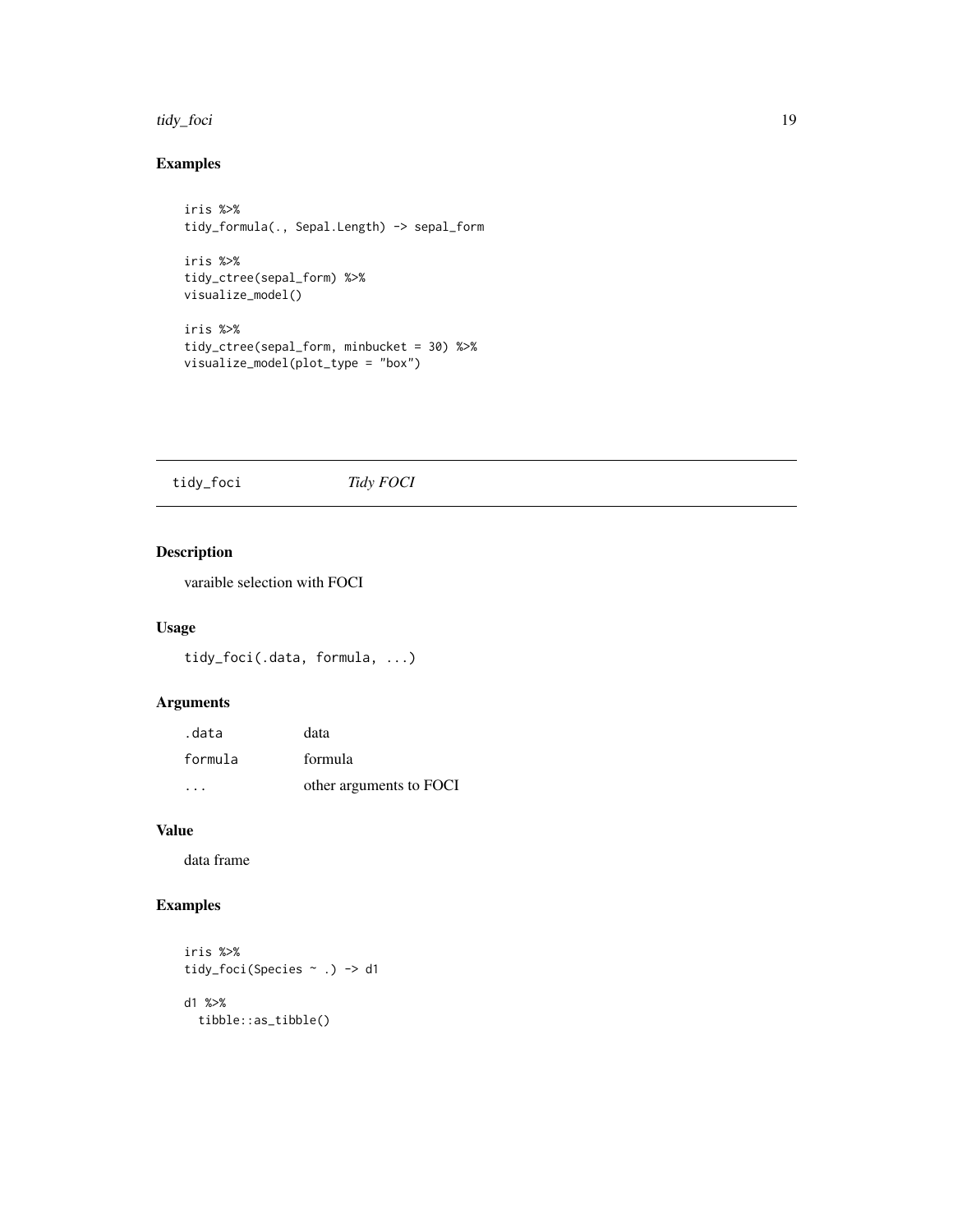<span id="page-19-0"></span>

#### Description

Takes a dataframe and allows for use of tidyselect to construct a formula.

#### Usage

```
tidy_formula(data, target, ...)
```
#### Arguments

| data      | dataframe       |
|-----------|-----------------|
| target    | lhs             |
| $\cdot$ . | tidyselect. rhs |

#### Value

a formula

#### Examples

iris %>% tidy\_formula(Species, tidyselect::everything())

tidy\_glm *tidy glm*

#### Description

Runs either a linear regression, logistic regression, or multinomial classification. The model is automatically determined based off the nature of the target variable.

#### Usage

tidy\_glm(data, formula)

#### Arguments

| data    | dataframe |
|---------|-----------|
| formula | formula   |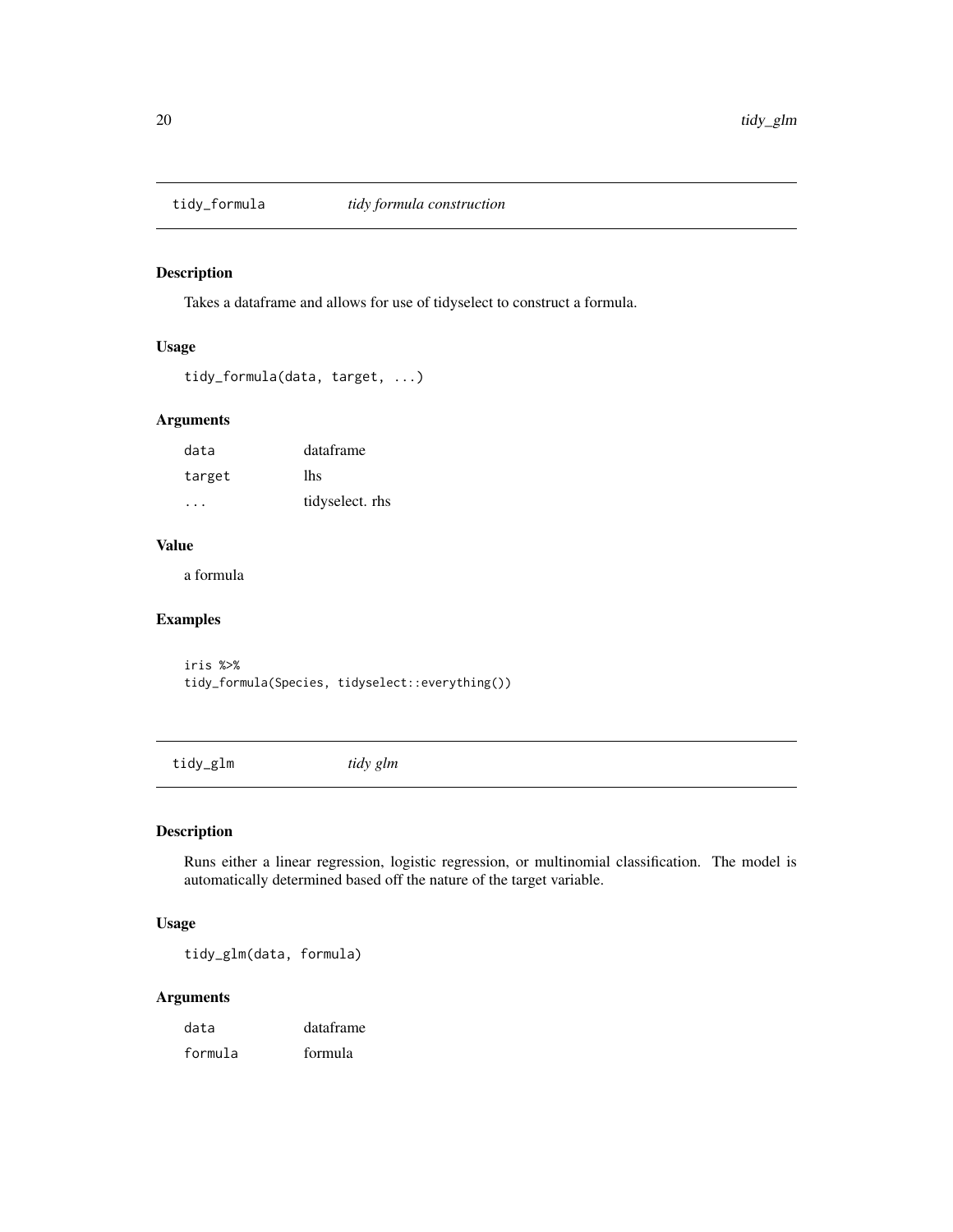<span id="page-20-0"></span>tidy\_predict 21

#### Value

glm model

#### Examples

```
# linear regression
iris %>%
tidy_glm(
tidy_formula(., target = Petal.Width)) -> glm1
glm1
glm1 %>%
visualize_model()
# multinomial classification
tidy_formula(iris, target = Species) -> species_form
iris %>%
tidy_glm(species_form) -> glm2
glm2 %>%
visualize_model()
# logistic regression
iris %>%
dplyr::filter(Species != "setosa") %>%
tidy_glm(species_form) -> glm3
suppressWarnings({
glm3 %>%
visualize_model()})
```
<span id="page-20-1"></span>tidy\_predict *tidy predict*

#### Description

tidy predict

#### Usage

```
tidy_predict(
 model,
  newdata,
  form = NULL,
```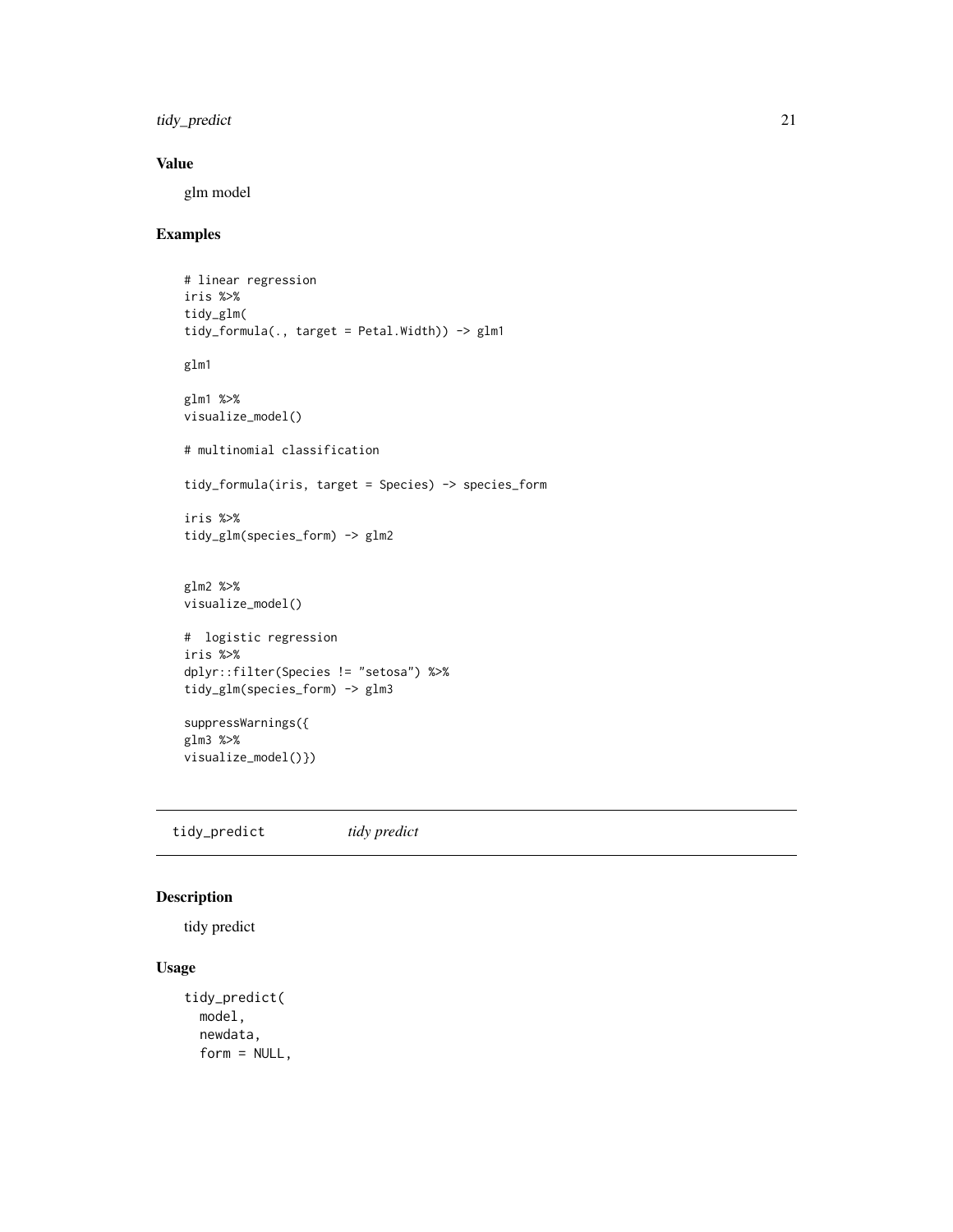```
olddata = NULL,
 bind_preds = FALSE,
  ...
\mathcal{L}## S3 method for class 'Rcpp_ENSEMBLE'
tidy_predict(model, newdata, form = NULL, ...)
## S3 method for class 'glm'
tidy_predict(model, newdata, form = NULL, ...)
## Default S3 method:
tidy_predict(model, newdata, form = NULL, ...)
## S3 method for class 'xgb.Booster'
tidy_predict(
 model,
 newdata,
 form = NULL,
 olddata = NULL,
 bind_preds = FALSE,
  ...
)
```
#### Arguments

| model      | model                                                                                                                                       |
|------------|---------------------------------------------------------------------------------------------------------------------------------------------|
| newdata    | dataframe                                                                                                                                   |
| form       | the formula used for the model                                                                                                              |
| olddata    | training data set                                                                                                                           |
| bind_preds | set to TURE if newdata is a dataset without any labels, to bind the new and old<br>data with the predictions under the original target name |
| $\cdots$   | other parameters to pass to predict                                                                                                         |

#### Value

dataframe

tidy\_shap *tidy shap*

#### Description

plot and summarize shapley values from an xgboost model

<span id="page-21-0"></span>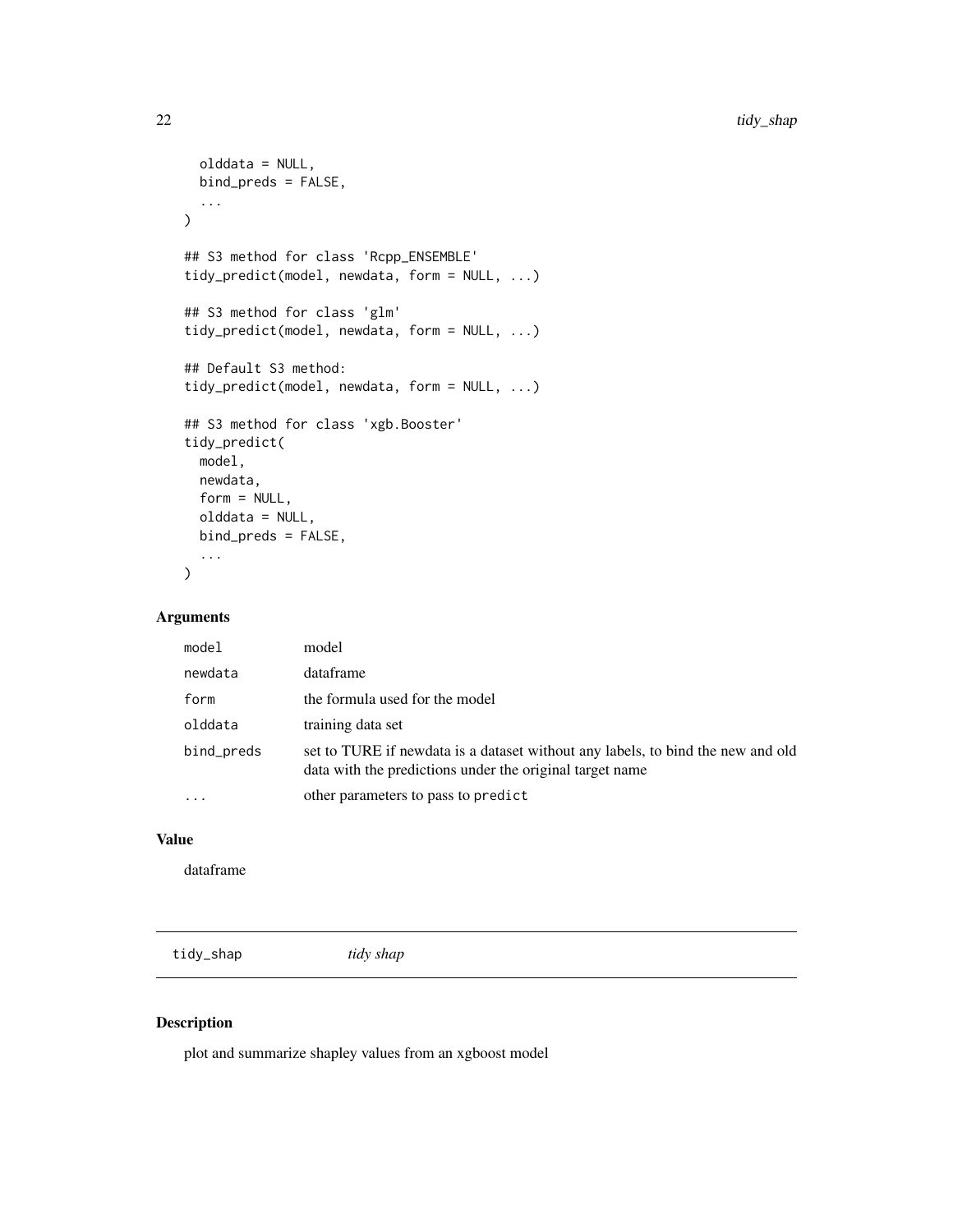#### <span id="page-22-0"></span>tidy\_xgboost 23

#### Usage

tidy\_shap(model, newdata, form = NULL, ..., top\_n = 12, aggregate = NULL)

#### Arguments

| model     | xgboost model                                                                                             |
|-----------|-----------------------------------------------------------------------------------------------------------|
| newdata   | data frame similar to model input                                                                         |
| form      | formula used for model                                                                                    |
| $\cdots$  | additional parameters for shapley value                                                                   |
| top_n     | top n features                                                                                            |
| aggregate | a character vector. Predictors containing the string will be aggregated, and re-<br>named to that string. |

#### Details

returns a list with the following entries

*shap\_tbl* : table of shaply values

*shap\_summary* : table summarizing shapley values. Includes correlation between shaps and feature values.

*swarmplot* : one plot showing the relation between shaps and features

*scatterplots* : returns the top 9 most important features as determined by sum of absolute shapley values, as a facetted scatterplot of feature vs shap

#### Value

list

tidy\_xgboost *tidy xgboost*

#### Description

Accepts a formula to run an xgboost model. Automatically determines whether the formula is for classification or regression. Returns the xgboost model.

#### Usage

```
tidy_xgboost(
  .data,
  formula,
  ...,
 mtry = 1,trees = 15L,
 min_n = 1L,
```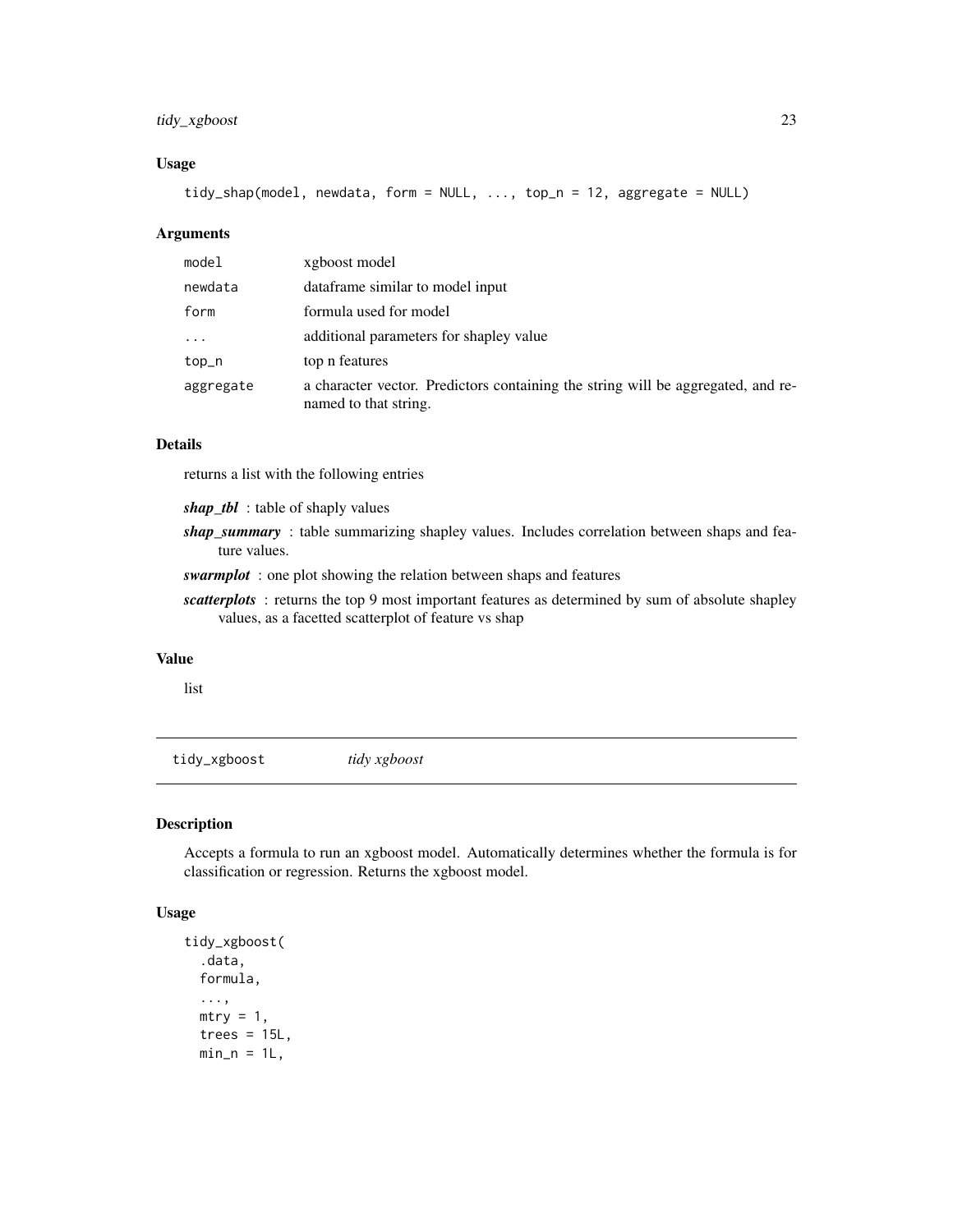```
tree_depth = 6L,
learn_rate = 0.3,loss_{reduction} = 0,
sample_size = 1,
stop_iter = 10L,
counts = FALSE,
tree_method = c("auto", "exact", "approx", "hist", "gpu_hist"),
monotone_constraints = 0L,
num_parallel_tree = 1L,
lambda = 1,
alpha = 0,scale_pos_weight = 1,
verbosity = 0L,
validate = TRUE
```
#### Arguments

)

| .data                | dataframe                                                                                                                                                                                                                                                            |  |
|----------------------|----------------------------------------------------------------------------------------------------------------------------------------------------------------------------------------------------------------------------------------------------------------------|--|
| formula              | formula                                                                                                                                                                                                                                                              |  |
| $\ddots$             | additional parameters to be passed to set_engine                                                                                                                                                                                                                     |  |
| mtry                 | # Randomly Selected Predictors (xgboost: colsample_bynode) (type: numeric,<br>range $0 - 1$ ) (or type: integer if count = TRUE)                                                                                                                                     |  |
| trees                | # Trees (xgboost: nrounds) (type: integer, default: 15L)                                                                                                                                                                                                             |  |
| min_n                | Minimal Node Size (xgboost: min_child_weight) (type: integer, default: 1L);<br>[typical range: 2-10] Keep small value for highly imbalanced class data where<br>leaf nodes can have smaller size groups. Otherwise increase size to prevent<br>overfitting outliers. |  |
| tree_depth           | Tree Depth (xgboost: max_depth) (type: integer, default: 6L); Typical values:<br>$3-10$                                                                                                                                                                              |  |
| learn_rate           | Learning Rate (xgboost: eta) (type: double, default: 0.3); Typical values: 0.01-<br>0.3                                                                                                                                                                              |  |
| loss_reduction       | Minimum Loss Reduction (xgboost: gamma) (type: double, default: 0.0); range:<br>0 to Inf; typical value: 0 - 20 assuming low-mid tree depth                                                                                                                          |  |
| sample_size          | Proportion Observations Sampled (xgboost: subsample) (type: double, default:<br>1.0); Typical values: 0.5 - 1                                                                                                                                                        |  |
| stop_iter            | # Iterations Before Stopping (xgboost: early_stop) (type: integer, default: 15L)<br>only enabled if validation set is provided                                                                                                                                       |  |
| counts               | if TRUE specify mtry as an integer number of cols. Default FALSE to specify<br>mtry as fraction of cols from 0 to 1                                                                                                                                                  |  |
| tree_method          | xgboost tree_method. default is auto. reference: tree method docs                                                                                                                                                                                                    |  |
| monotone_constraints |                                                                                                                                                                                                                                                                      |  |
|                      | an integer vector with length of the predictor cols, of $-1$ , 1, 0 corresponding<br>to decreasing, increasing, and no constraint respectively for the index of the<br>predictor col. reference: monotonicity docs.                                                  |  |

<span id="page-23-0"></span>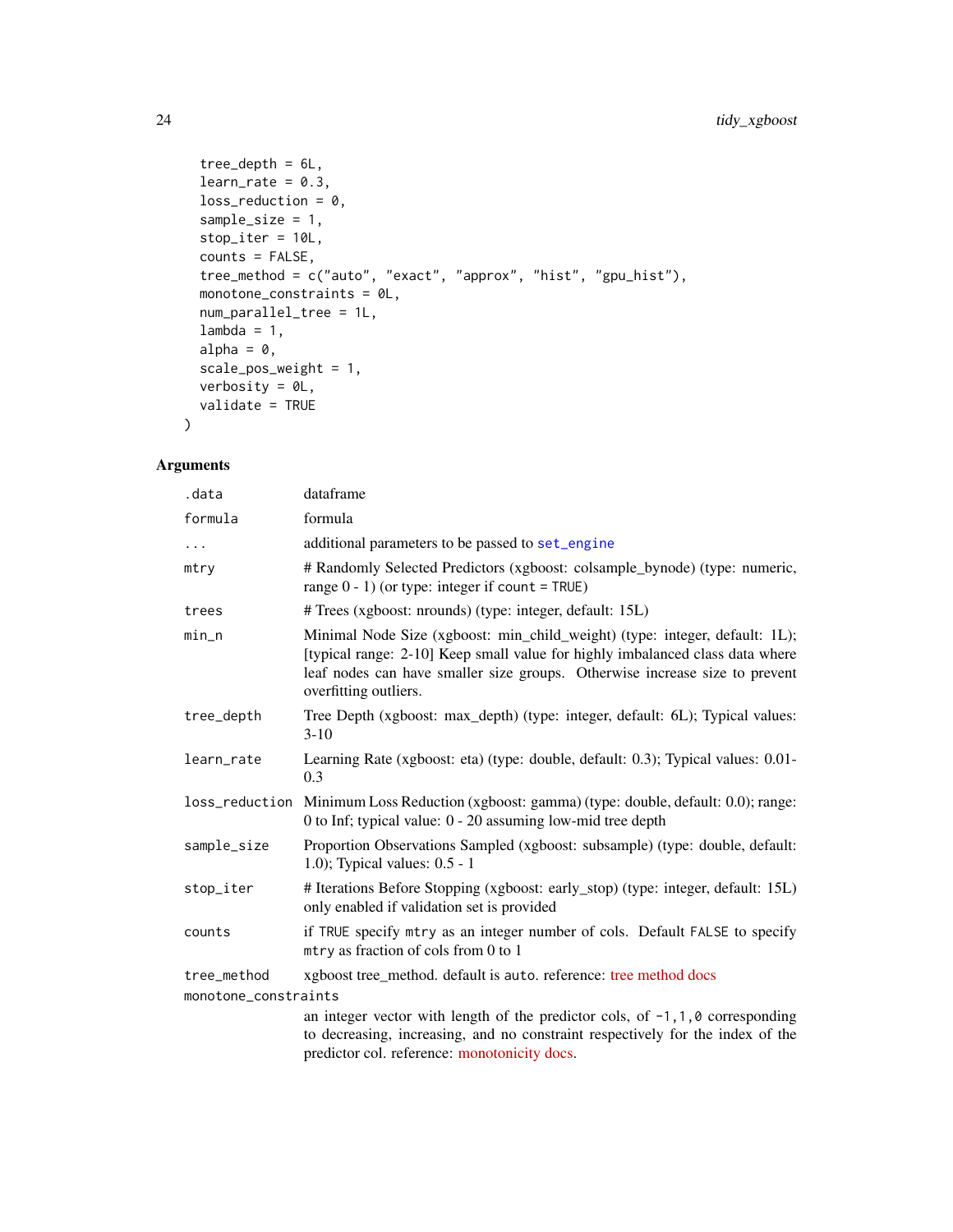#### tidy\_xgboost 25

| num_parallel_tree |                                                                                                                                                                                       |
|-------------------|---------------------------------------------------------------------------------------------------------------------------------------------------------------------------------------|
|                   | should be set to the size of the forest being trained. default 1L                                                                                                                     |
| lambda            | [default=1] L2 regularization term on weights. Increasing this value will make<br>model more conservative.                                                                            |
| alpha             | [default=0] L1 regularization term on weights. Increasing this value will make<br>model more conservative.                                                                            |
| scale_pos_weight  |                                                                                                                                                                                       |
|                   | [default=1] Control the balance of positive and negative weights, useful for un-<br>balanced classes. if set to TRUE, calculates sum(negative instances) / sum(positive<br>instances) |
| verbosity         | [default=1] Verbosity of printing messages. Valid values are 0 (silent), 1 (warn-<br>ing), $2 \text{ (info)}$ , $3 \text{ (debug)}$ .                                                 |
| validate          | default TRUE. report accuracy metrics on a validation set.                                                                                                                            |
|                   |                                                                                                                                                                                       |

#### Details

reference for parameters: [xgboost docs](https://xgboost.readthedocs.io/en/stable/parameter.html)

#### Value

xgb.Booster model

```
options(rlang_trace_top_env = rlang::current_env())
```

```
# regression on numeric variable
```

```
iris %>%
framecleaner::create_dummies(Species) -> iris_dummy
iris_dummy %>%
tidy_formula(target= Petal.Length) -> petal_form
iris_dummy %>%
tidy_xgboost(
  petal_form,
  trees = 500,
  mtry = .5) \rightarrow xg1xg1 %>%
 visualize_model(top_n = 2)
xg1 %>%
tidy_predict(newdata = iris_dummy, form = petal_form) -> iris_preds
iris_preds %>%
```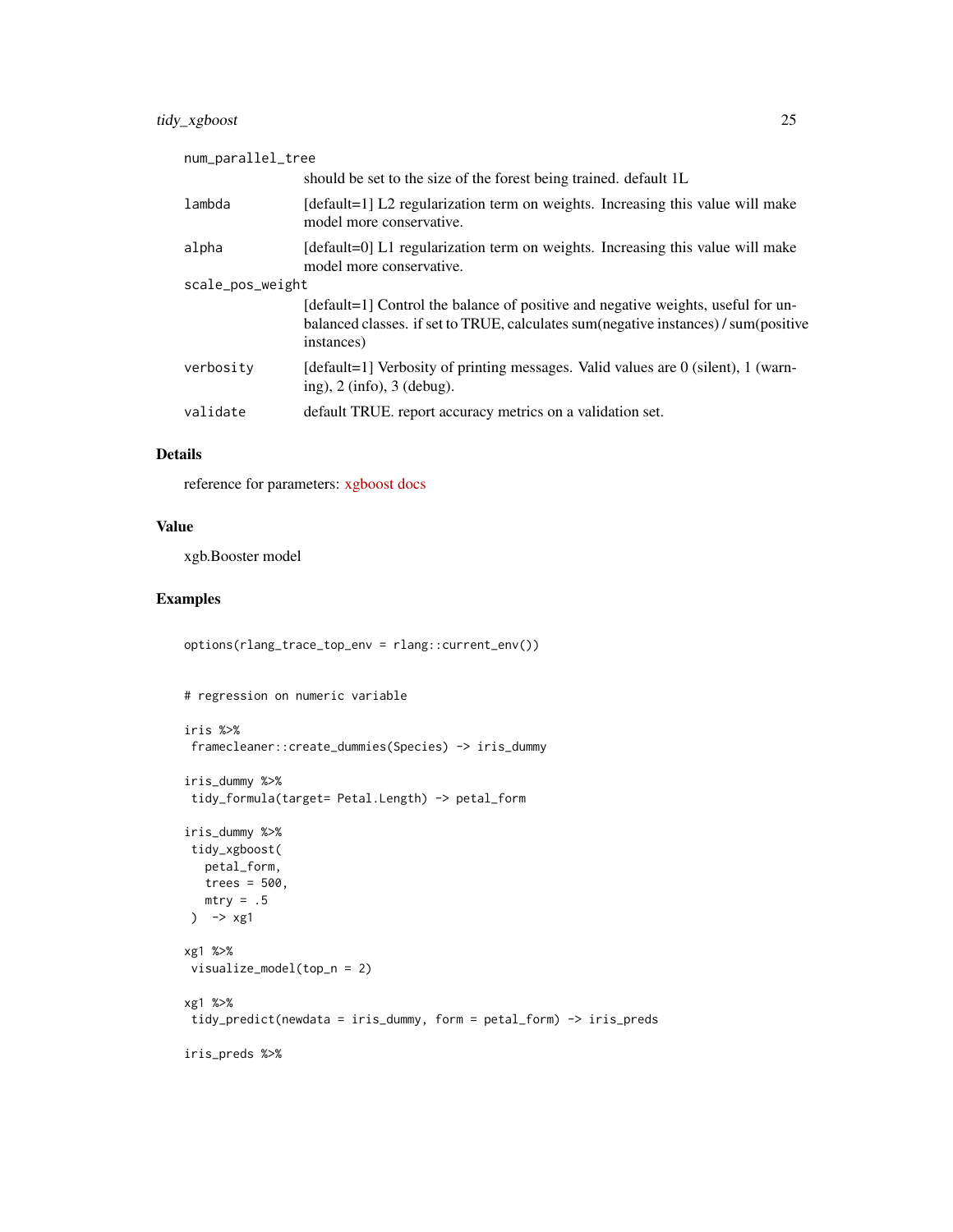```
eval_preds()
# binary classification
# returns probabilty and labels
iris %>%
tidy_formula(Species) -> species_form
iris %>%
dplyr::filter(Species != "versicolor") %>%
dplyr::mutate(Species = forcats::fct_drop(Species)) -> iris_binary
iris_binary %>%
tidy_xgboost(formula = species_form, trees = 50L, mtry = 0.2) -> xgb_bin
xgb_bin %>%
tidy_predict(newdata = iris_binary, form = species_form) -> iris_binary1
iris_binary1 %>%
eval_preds()
# multiclass classification that returns labels
iris %>%
tidy_xgboost(species_form,
             objective = "multi:softmax",
             trees = 100,
              tree\_depth = 3L,
             loss_{reduction} = 0.5) -> xgb2
xgb2 %>%
tidy_predict(newdata = iris, form = species_form) -> iris_preds
# additional yardstick metrics can be supplied to the dots in eval_preds
iris_preds %>%
eval_preds(yardstick::j_index)
# multiclass classification that returns probabilities
iris %>%
tidy_xgboost(species_form,
             objective = "multi:softprob",
             trees = 50L,
```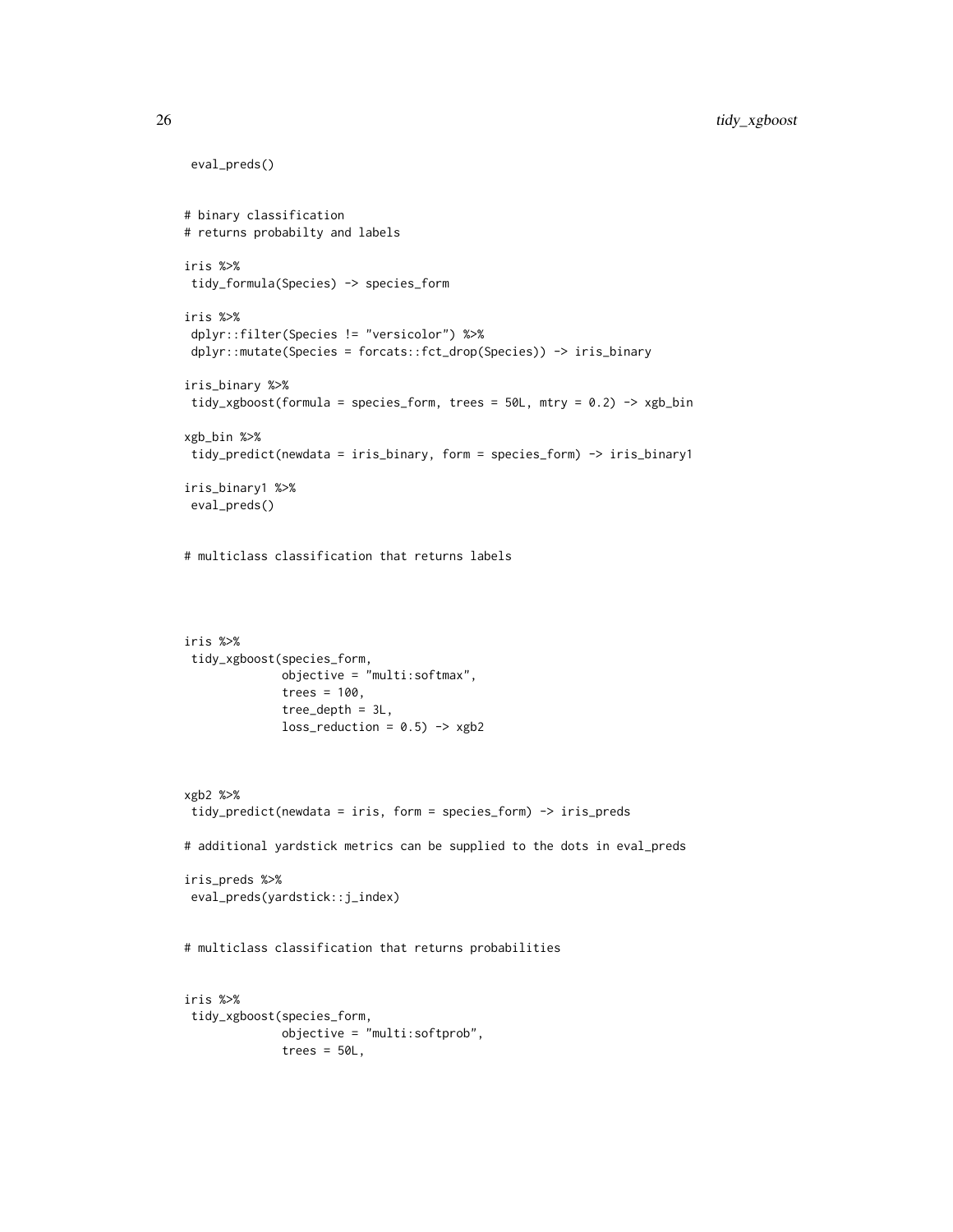```
sample_size = .2,
              mtry = .5,tree_depth = 2L,
              loss_{reduction} = 3) \rightarrow xgb2_{prob}# predict on the data that already has the class labels, so the resulting data frame
# has class and prob predictions
xgb2_prob %>%
tidy_predict(newdata = iris_preds, form = species_form) -> iris_preds1
# also requires the labels in the dataframe to evaluate preds
# the model name must be supplied as well. Then roc metrics can be calculated
#iris_preds1 %>%
# eval_preds( yardstick::average_precision, softprob_model = "xgb2_prob"
# )
```
<span id="page-26-1"></span>visualize\_model *visualize model*

#### Description

s3 method to automatically visualize the output of of a model object. Additional arguments can be supplied for the original function. Check the corresponding plot function documentation for any custom arguments.

#### Usage

```
visualize_model(model, ..., method = NULL)
## S3 method for class 'RandomForest'
visualize_model(model, ..., method)
## S3 method for class 'BinaryTree'
visualize_model(model, ..., method)
## S3 method for class 'glm'
visualize_model(model, ..., method)
## S3 method for class 'multinom'
visualize_model(model, ..., method)
## S3 method for class 'xgb.Booster'
visualize_model(model, ..., method)
## Default S3 method:
visualize_model(model, ..., method)
```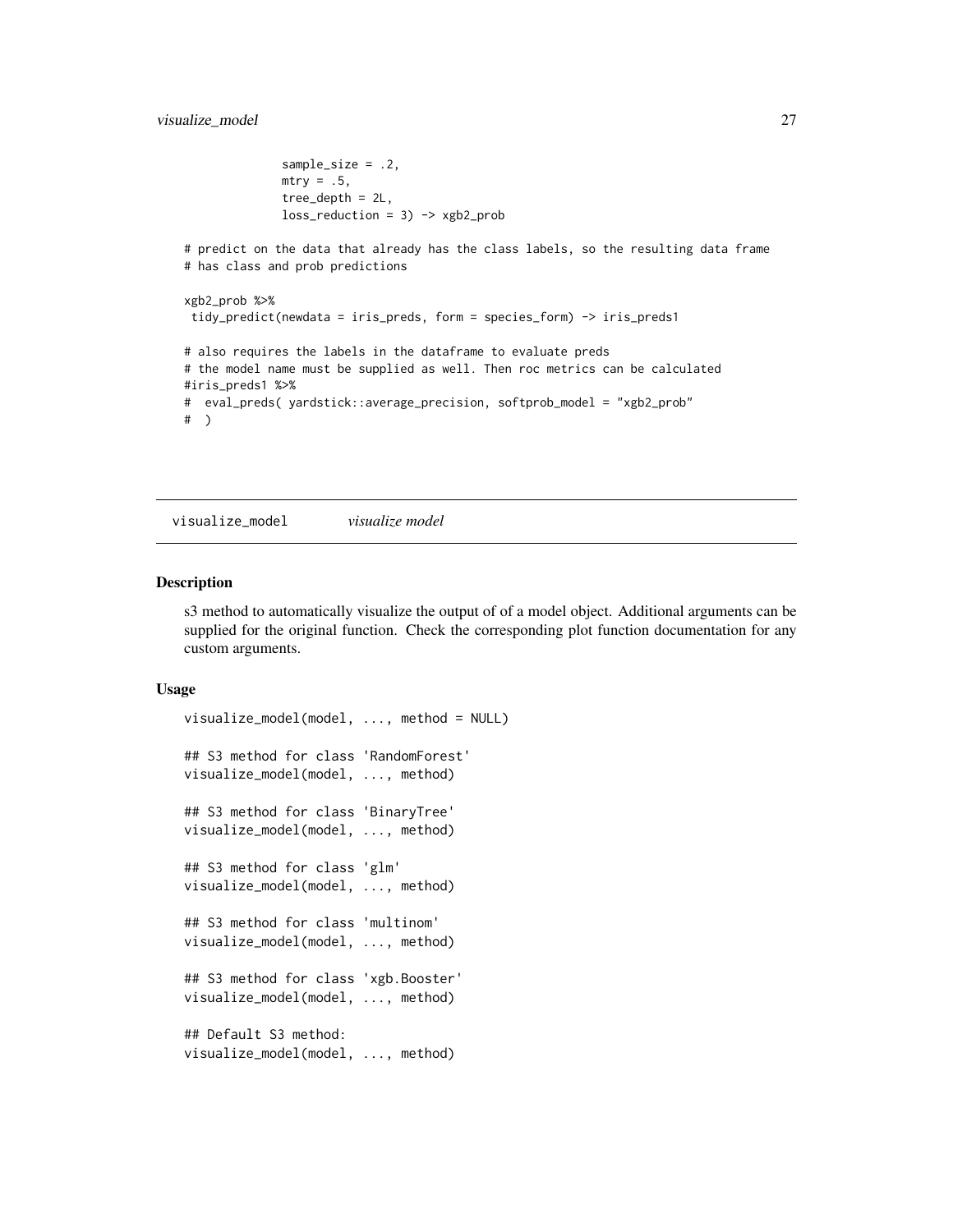28 visualize\_model

#### Arguments

| model                   | a model                                        |
|-------------------------|------------------------------------------------|
| $\cdot$ $\cdot$ $\cdot$ | additional arguments                           |
| method                  | choose amongst different visualization methods |

#### Value

a plot